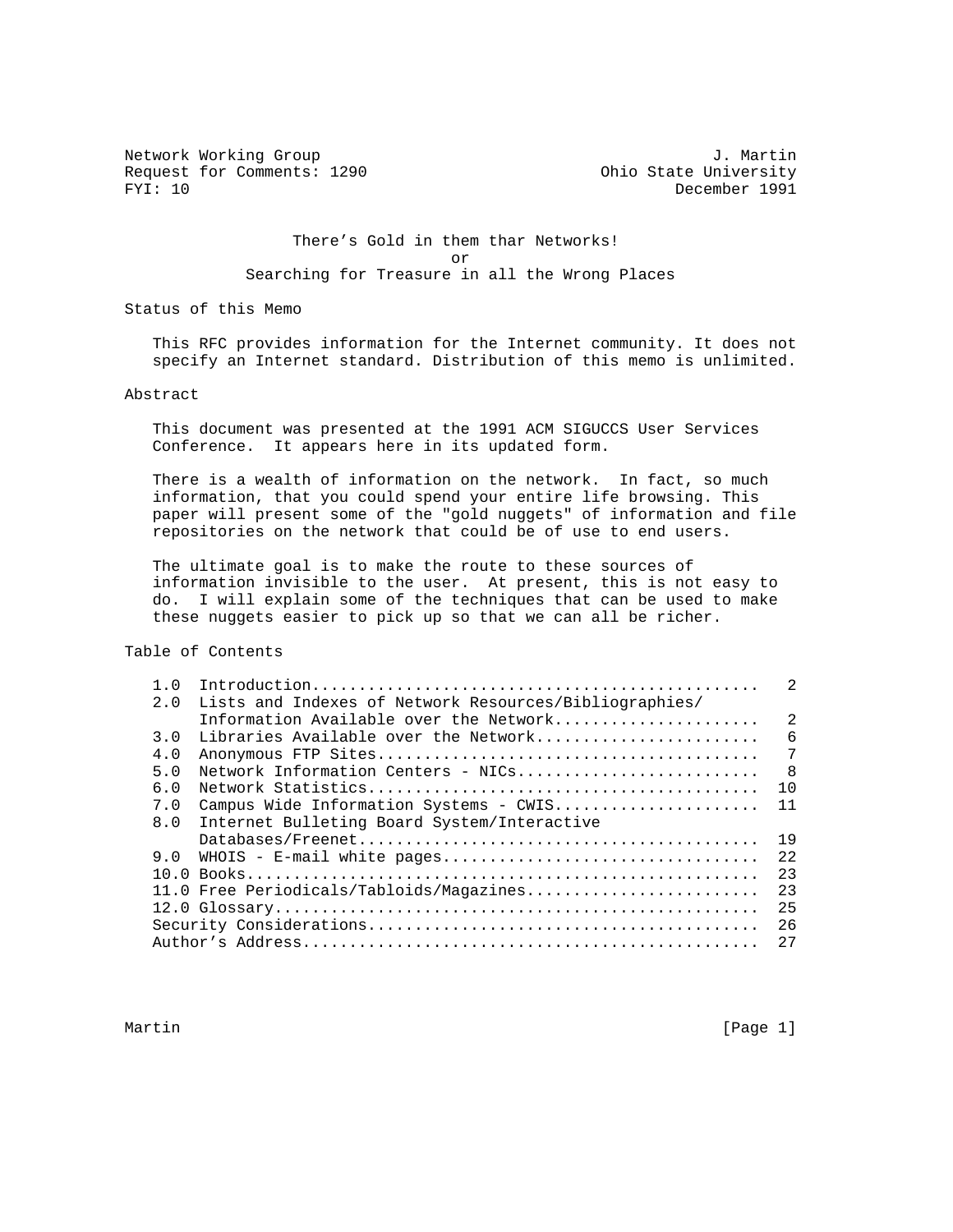# 1.0 Introduction

 This paper is a list of the essential things, in my view, that a person who is responsible for providing network information should have in their hands as reference material. One of the basic problems of information is making it easily available to those who have need of the data. Libraries have been performing a cataloging function for many centuries. Information flow is now being provided at such a fast rate that it is difficult to keep up with it, even partially. Computer networks have only added to the problem by opening up even more information.

 Attempting to make this wealth of information available to those who would find it useful poses some problems.

 First, we need to know of its existence. To that end, this paper provides an index into the vast realm of network information. Most of the documents listed here are POINTERS to the final information.

 Second, even if you know of a document's existence, you may not know if it is important or relevant. Few of us are knowledgeable in more than a limited area. We need to rely on others to make us aware of the importance of databases in a specific discipline. The librarians can be of great assistance here. They are familiar with the research databases that individuals search in Law, Mathematics, and many others.

 Finally, once the existence and importance are known, the information needs to be indexed so that researchers can find it. This is the most difficult task to accomplish. Information available on the network is hardly ever static. It is always moving, growing, changing, and dying. Computers should be able to assist us in managing this ever-changing environment. Right now, we have to catalog the information as it passes through the network. In my case, I generally save it in a file somewhere, spending far too much time trying to retrieve it again when needed.

- 2.0 Lists and Indexes of Network Resources/Bibliographies/ Information Available over the Network
	- 2.01 Internet Resource Guide (Document)

 An excellent guide to major resources available on the network. The Table of Contents includes chapters on Computational Resources, Library Catalogs, Archives, White Pages, Networks, Network Information Centers, and Miscellaneous

Martin [Page 2]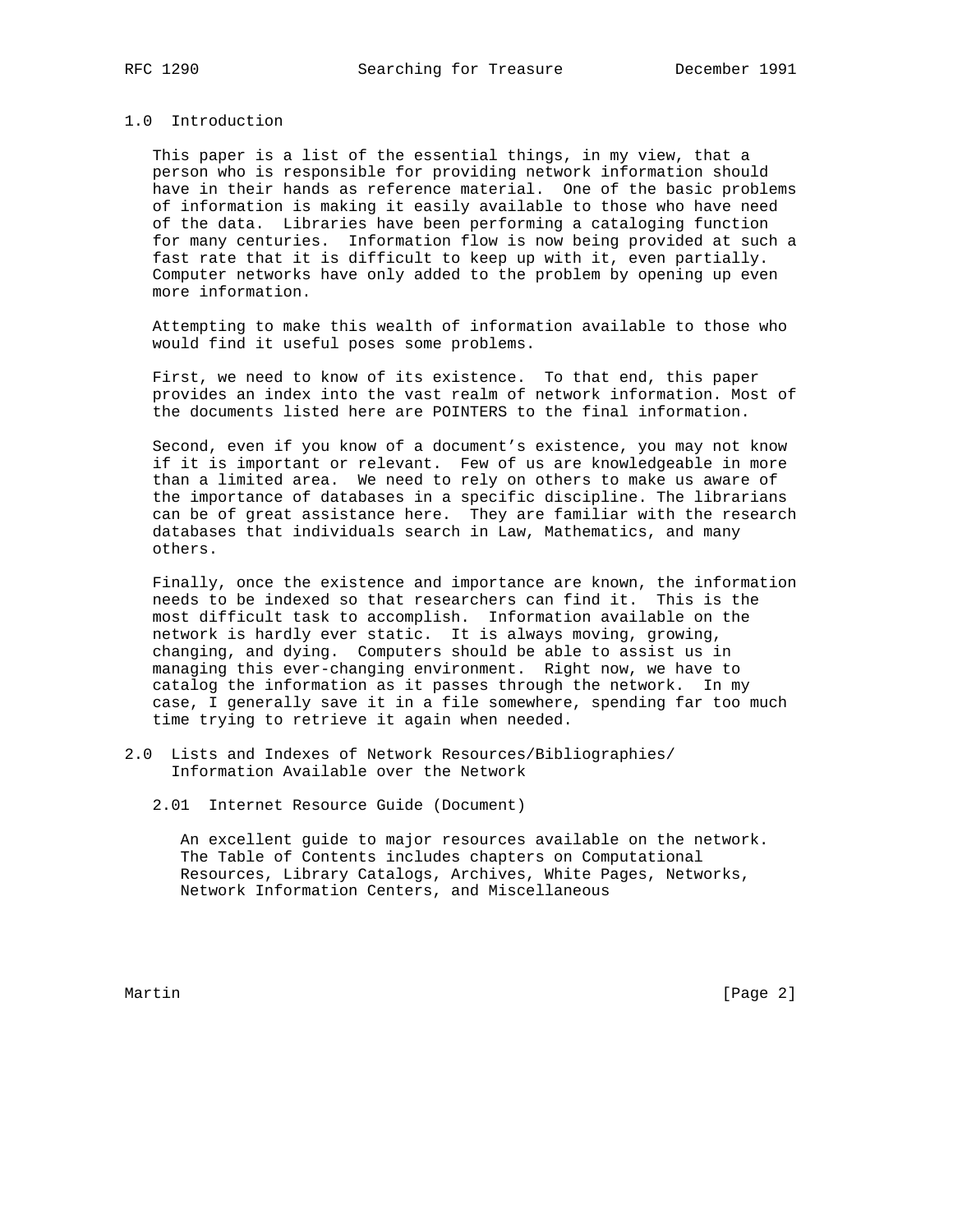Source: Anonymous FTP to NNSC.NSF.NET cd resource-guide get resource-guide.ps.tar.Z (Postscript) or get resource-guide.txt.tar.Z (ASCII Text) Search: Telnet to pac.carl.org (Colorado Alliance of Research Libraries) Select terminal type Choose Item 3 (Information Databases) Choose Item 65 Internet Resource Guide You can then browse or do a keyword search To quit type //EXIT 2.02 Anonymous FTP Sites (Document) A list of all the sites on the Internet that support anonymous FTP. Source: Anonymous FTP to pilot.njin.net cd pub/ftp-list get ftp.list Search: Telnet to quiche.cs.mcgill.ca login as user archie type help to get a list of commands type prog topic - where topic is the keyword for the search of a program or topic 2.03 INDEX - Index of all RFC's - (Document) RFC-1118 - The Hitchhikers Guide to the Internet RFC-1175 - A Bibliography of Internetworking Information RFC-1173 - Responsibilities of Host and Network Managers RFC-1206 - Answers to Commonly asked "New Internet User" Questions RFC-1207 - Answers to Commonly asked "Experienced Internet User" Questions RFC-1208 - Networking Glossary of Terms Source: Anonymous FTP to nis.nsf.net cd rfc get \$index.rfc get RFC1118.TXT-1

Martin [Page 3]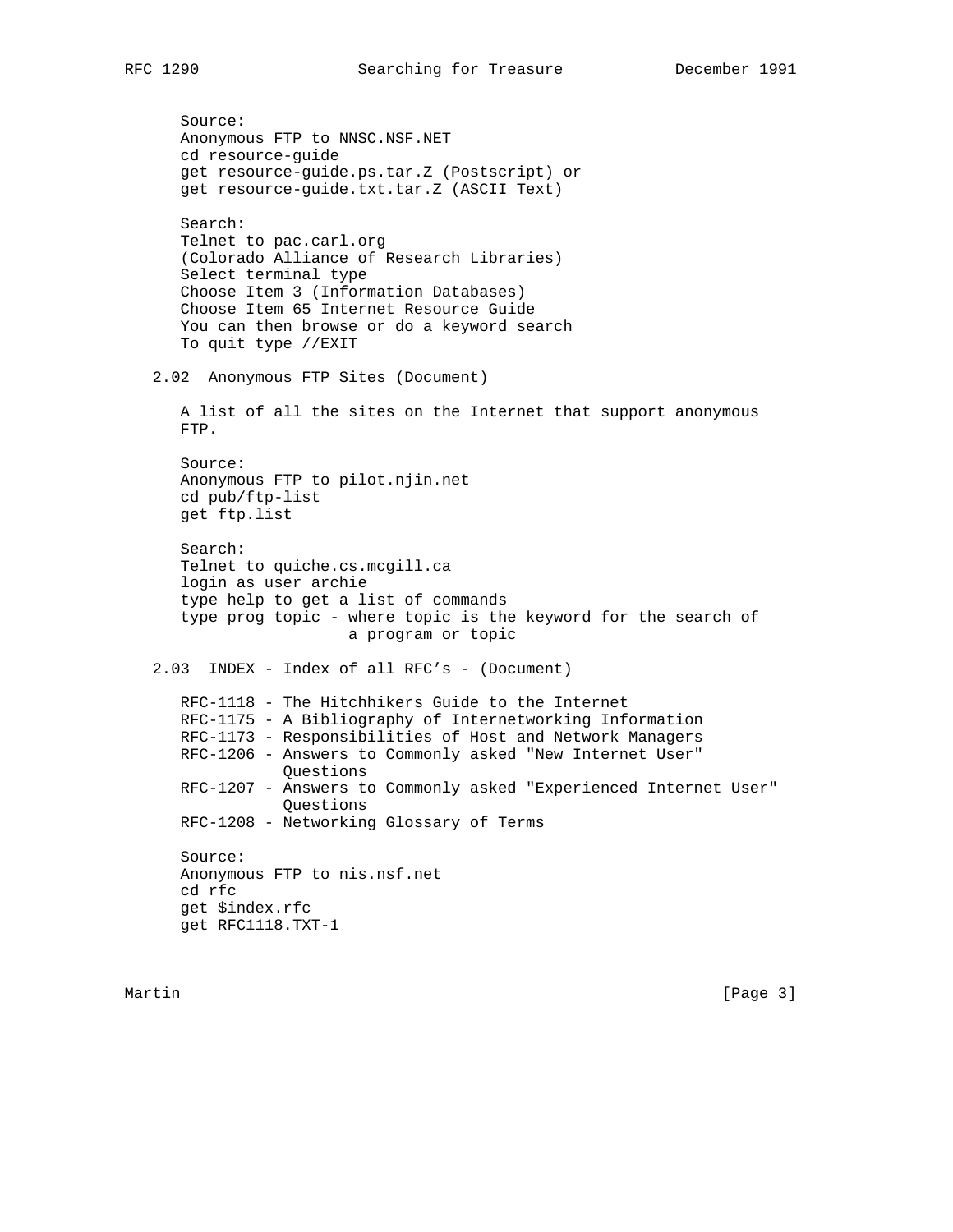get RFC1175.TXT-1 get RFC1173.TXT-1 get RFC1206.TXT-1 get RFC1207.TXT-1 get RFC1208.TXT-1

2.04 Interest Groups List-of-Lists (Document)

 This is a document that list the mailing lists or groups that exist. To get on the list to receive updates, send e-mail to Interest-groups-request@nisc.sri.com.

```
 Source:
Anonymous FTP to ftp.nisc.sri.com
cd netinfo
get interest-groups
```
2.05 Regional Network Policies (Documents)

 Many regional networks have developed policies on responsible use of their network. You can retrieve copies of these policies on line by anonymous FTP.

```
 Source:
Anonymous FTP to ftp.nsic.sri.com
cd netinfo
dir
get ???.policy
```
 where ??? is the name of the regional network. The dir command will give you a directory of the filenames.

2.06 Campus ethics/policy statements (Documents)

 Many universities have developed more complete policies based on the regional network policies. If you wish to look at some to use as guidelines for your own campus, you can get them through anonymous FTP.

```
 Source:
Anonymous FTP to ariel.unm.edu
cd ethics
dir
get ???.policy
```
 where ??? is the name of the university or college. The dir command will give you a directory of the filenames.

Martin [Page 4]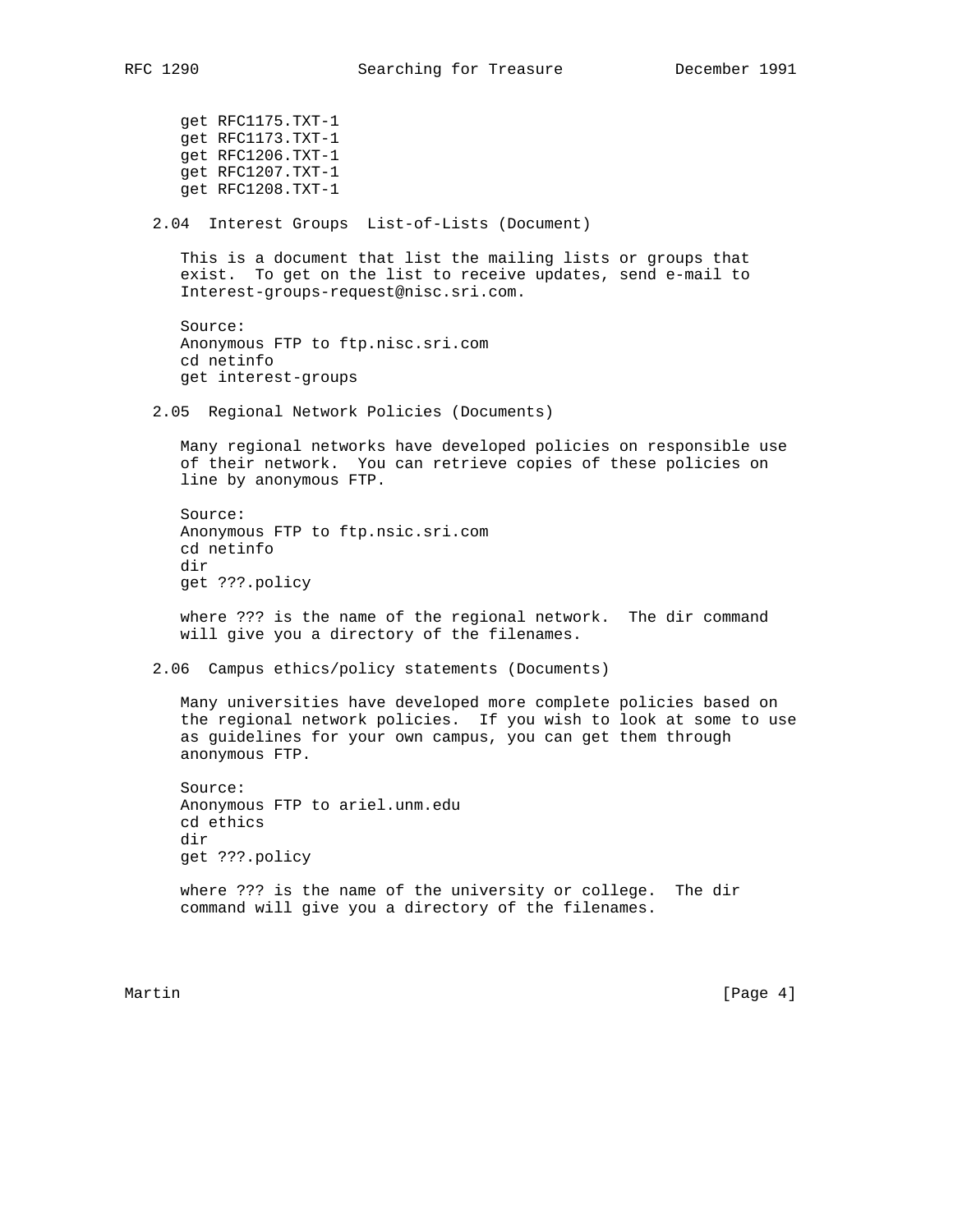2.07 VAX book (Document)

 Joe St Sauver of the University of Oregon has developed a very complete guide of information on the network available via anonymous FTP. The following is a quote from the README file: "While it is tailored to the University of Oregon's VAX8000 system, the skills it illustrates are general enough to be of interest to users at most other VAX sites, and even users at many non-VAX sites connected to the national networks." There is a major section on Network Topics that is excellent. It is a large document, over 300 pages.

 Source: Anonymous FTP to decoy.uoregon.edu cd pub/vaxbook get vms.ps (for postscript format) get vms.mem (lineprinter format)

2.08 Network Tidbits COMPUNET BIBLIO (Document)

 This is a "Network Bibliography" by Elliott Parker from the Journalism Dept. of Central Michigan University. It contains a bibliography of network related documents that he finds helpful.

 Source: Listserv

 Send e-mail to comserve@rpiecs (BITNET) the message should contain the following one line request

SEND COMPUNET BIBLIO

 You will receive the file "COMPUNET BIBLIO" via return mail as well as a "Welcome to Comserve" message and a "Getting started with Comserve message." If you are unfamiliar with how the program listserv works on BITNET, these documents are a good start.

2.09 Internet Tour Macintosh Hypercard 2.0 Stack (Program)

 This is a Macintosh hypercard 2.0 stack that does a nice job of describing some of the functions of the Internet. It has a section that you can modify for your own institutions needs.

 Source: Anonymous FTP to nnsc.nsf.net cd internet-tour get Internet-Tour-README

Martin [Page 5]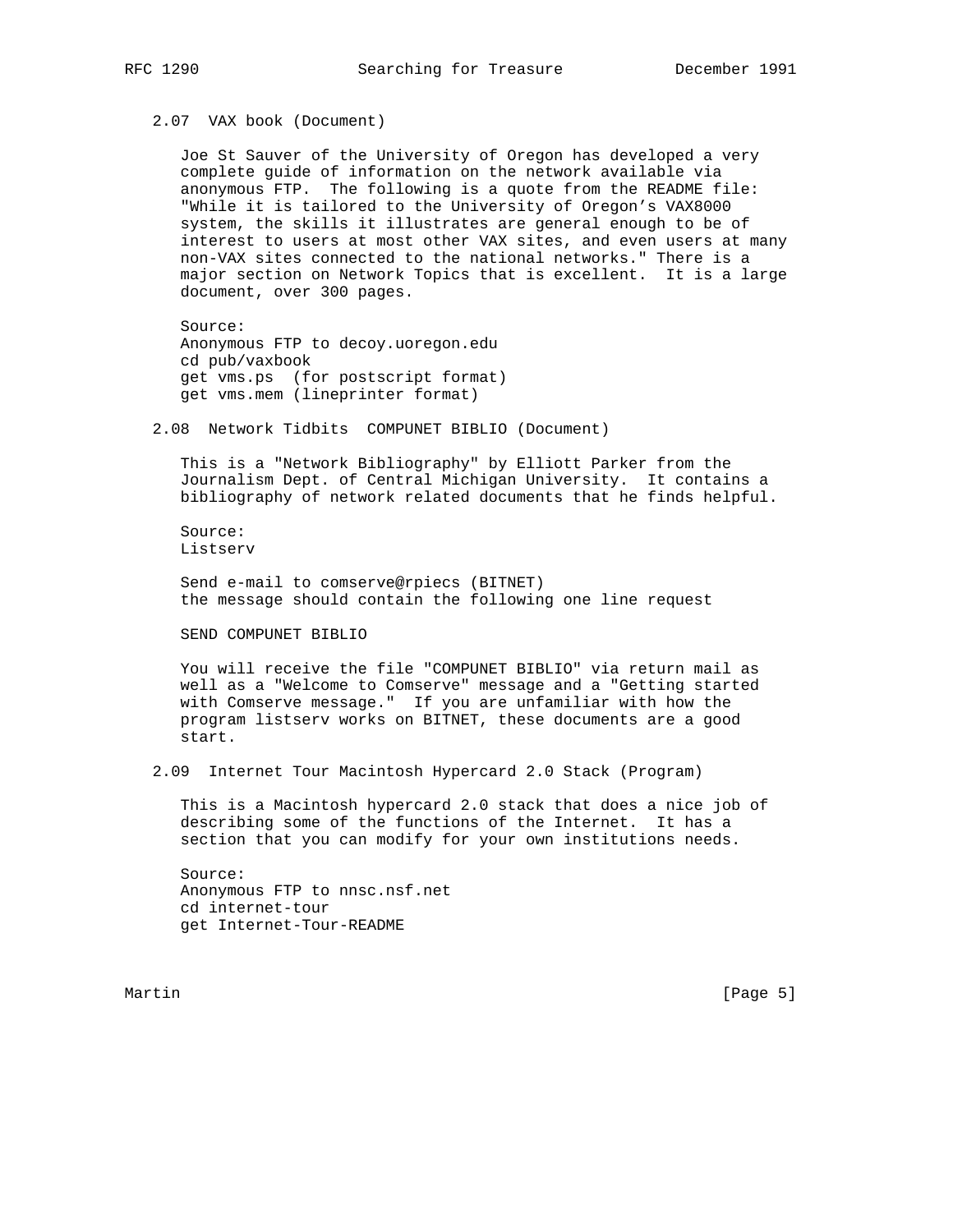get Internet-Tour.sit.hqx

 Note this is a stuffed and binhexed file. So you must have the program Stuffit to convert it to an executable file on the Macintosh.

2.10 A Survey of Educational Computer Networks (Document)

 This is a document that list the mailing lists or groups that exist. To get on the list to receive updates, send e-mail to Interest-groups-request@nisc.sri.com.

```
 Source:
Anonymous FTP to ariel.unm.edu
cd library
get networks survey
```
2.11 Network Managers's Reading List (Document)

 This is a document is an annotated list of books and other resources of use to network managers who are using TCP/IP, UNIC, and Ethernet technologies.

 Source: Anonymous FTP to ftp.utexas.edu cd pub/netinfo/docs get net-read.txt

3.0 Libraries Available over the Network

 There are hundreds of libraries available over the network, far too many to list here. There are several documents available that list Internet accessible Libraries. There are two major documents that list many libraries. One is Internet-Accessible Library Catalogs and Databases, coauthored by Dr. Art St. George of the University of New Mexico (stgeorge@bootes.unm.edu [Internet] or stgeorge@unmb [BITNET]) and Dr. Ron Larsen of the University of Maryland. The other is UNT's Accessing On-Line Bibliographic Databases by Billy Barron, (billy@vaxb.acs.unt.edu [Internet]).

3.1 UNT's Accessing On-Line bibliographic Databases (Document)

 Source: Anonymous FTP to vaxb.acs.unt.edu cd library get libraries.ps (postscript format) get libraries.txt (ASCII text version) get libraries.wp5 (Wordperfect 5.1 source)

Martin [Page 6] [Page 6] [Page 6] [Page 6] [Page 6] [Page 6] [Page 6] [Page 6] [Page 6] [Page 6] [Page 6] [Page 6] [Page 6] [Page 6] [Page 6] [Page 6] [Page 6] [Page 6] [Page 6] [Page 6] [Page 6] [Page 6] [Page 6] [Page 6]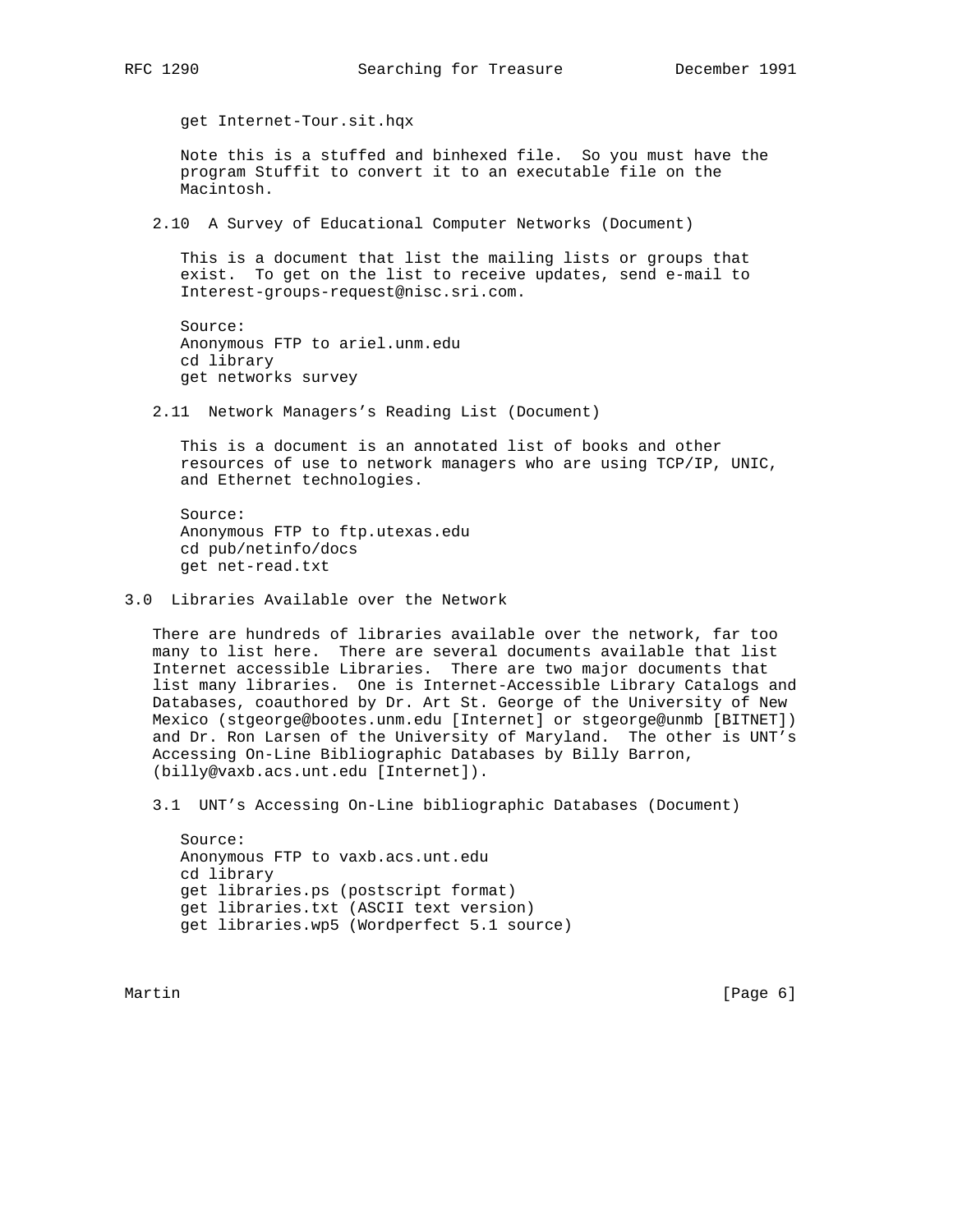3.2 Internet-Accessible Library Catalogs & Databases (Docment)

 Source: Anonymous FTP to ariel.unm.edu cd library get library.ps (postscript format) get internet.library (ASCII text version)

## 4.0 The Mother Lode of Anonymous FTP Sites

 Throughout this document, there are listed sites for specific documents. Most of the documents listed in this paper are only indexes to more information. A big problem is searching through all of this information to find what you want. Listed below are some of the major sites for specific programs.

 You can also use Archie for searching for specific programs. (See Search: category under Anonymous FTP sites above.)

4.1 Washington University (Anonymous FTP)

 Washington University represents perhaps one of the most popular sites for software on the network. The mirrors directory is where a copy of all of the wsmr-simtel20.army.mil files are kept. Wsmr-simtel20-army.mil is the originator and keeper of major amounts of public domain software. Their site, however, is often overloaded with connections and difficult to make connection to.

 You will find enough software here to keep you busy for the rest of your life. The mirrors directory MSDOS and Macintosh directories contain files for those specific machines.

 Anonymous FTP to wuarchive.wustl.edu cd mirrors

cd msdos

 for Income tax time cd taxes for unzipping files cd zip, type binary, and get pkz110eu.exe for education software cd education for graphics files cd giff, tiff or graphics

cd macintosh

 for the macintosh there are directories for applications, inits, sounds, reviews and many more.

Martin [Page 7] [Page 7] [Page 7] [Page 7] [Page 7] [Page 7] [Page 7] [Page 7] [Page 7] [Page 7] [Page 7] [Page 7] [Page 7] [Page 7] [Page 7] [Page 7] [Page 7] [Page 7] [Page 7] [Page 7] [Page 7] [Page 7] [Page 7] [Page 7]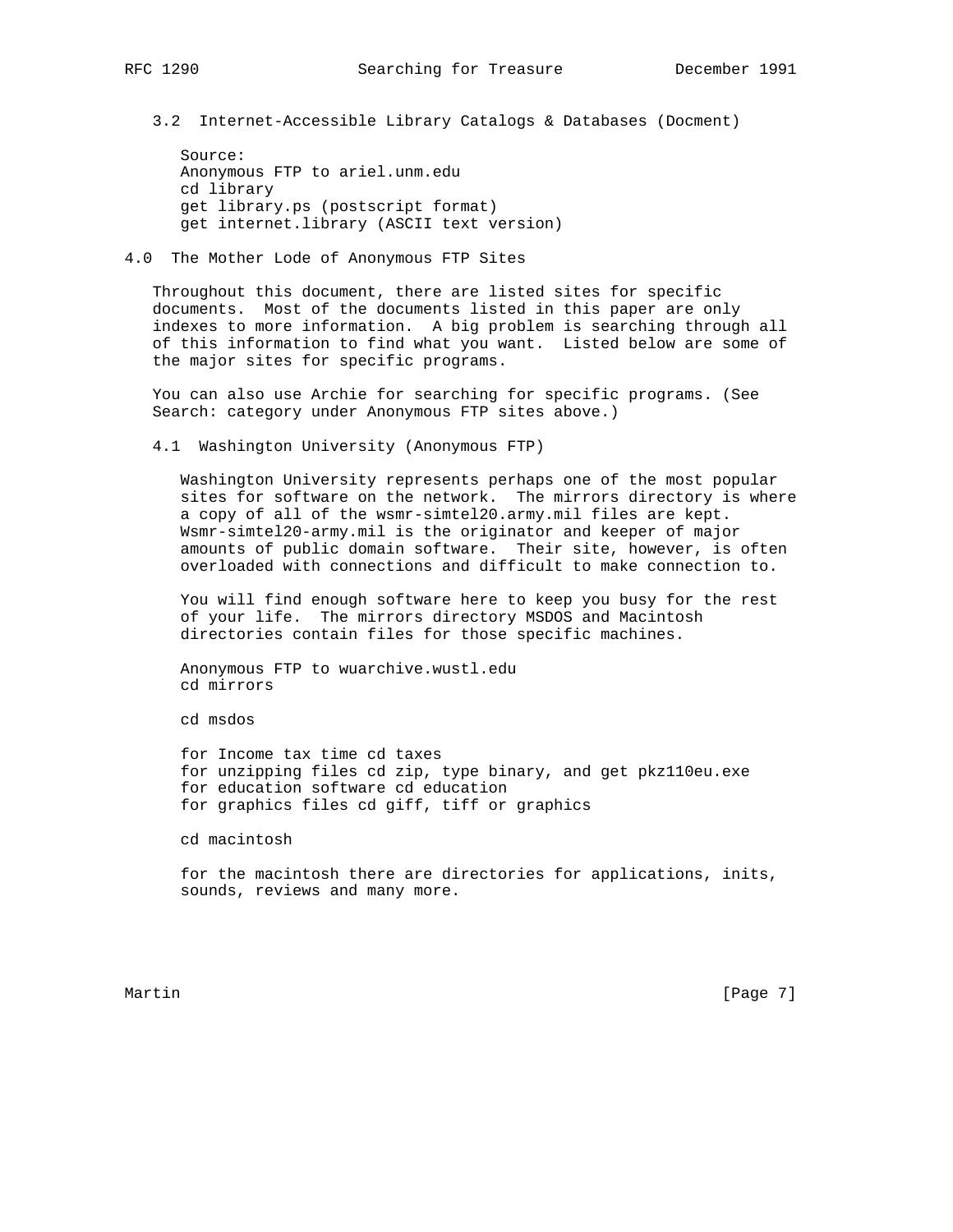4.2 KERMIT (Anonymous FTP)

 Kermit is a public domain file transfer protocol that is available for just about all microcomputers, minicomputers, and mainframes. It is very popular and has been has been utilized by many computer facilities everywhere.

Anonymous FTP to watsun.cc.columbia.edu

 cd kermit get read.me

For executable versions of kermit

cd bin

get READ.ME file and read for specifics of what file to get

 For the IBM PC I get msvibm.exe after typing binary to activate the binary transfer mode.

 4.3 NCSA Software for Network Access from PC's (Anonymous FTP)

 Source: Anonymous FTP to ftp.ncsa.uiuc.edu cd NCSA\_Telnet cd PC/Telnet (for IBM PC Software) get telxxbin.zip where xx is the current version number (in binary format, I also suggest getting readme files)

 cd Mac/Telnet get telnet.x.sithqx or where x is the current version number (in binary format, I also suggest getting readme files)

 These are the individuals to contact if you want information on what networking is all about, and how you can connect. They can put you in contact with the individuals in your area that can assist you in obtaining a network connection.

 They can also provide assistance if you don't know who else to ask about network topics.

Martin [Page 8]

<sup>5.0</sup> Network Information Centers - NICs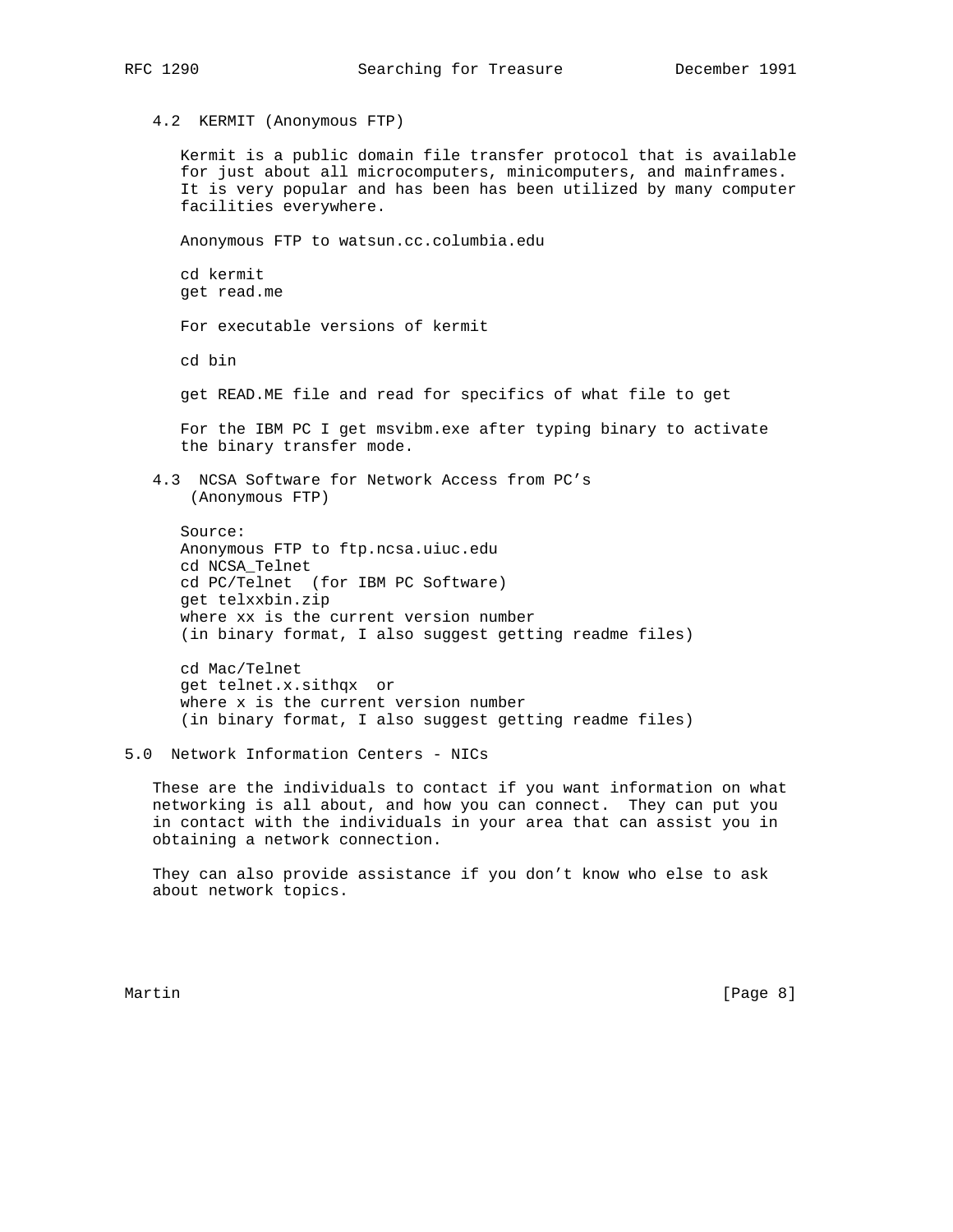5.1 Defense Data Network (DDN)

 Goverment Systems, Inc. (GSI) Attn: Network Information Center 14200 Park Medow Drive Suite 200 Chantilly, VA 22021 (800) 365-3642 or (703) 802-4535 FAX (703)-802-8373

NIC@NIC.DDN.MIL

The main NIC on the Internet. The source for network numbers, domain names, and much more.

5.2 NSF Network Service Center (NNSC)

 NSF Network Service Center Bolt Baranek and Newman Inc. 10 Moulton St. Cambridge, MA 02138 (617) 873-3400

NNSC@NNSC.NSF.NET

 Corinne Carroll NNSC Staff

 Publishes Newsletter called NSF Network News; to subscribe, contact them at address above.

5.3 NSFNET Information Services (NIS)

 NSFNET Information Services Merit Network, Inc. ITI Building 2901 Hubbard, Pod G Ann Arbor, MI 48109-2016 (313) 936-3000 or 1-800-66MERIT

NSFNET-INFO@MERIT.EDU

 Publishes Newsletter called Linkletter, to subscribe send e-mail to NSFNET-linkletter-Request@merit.edu.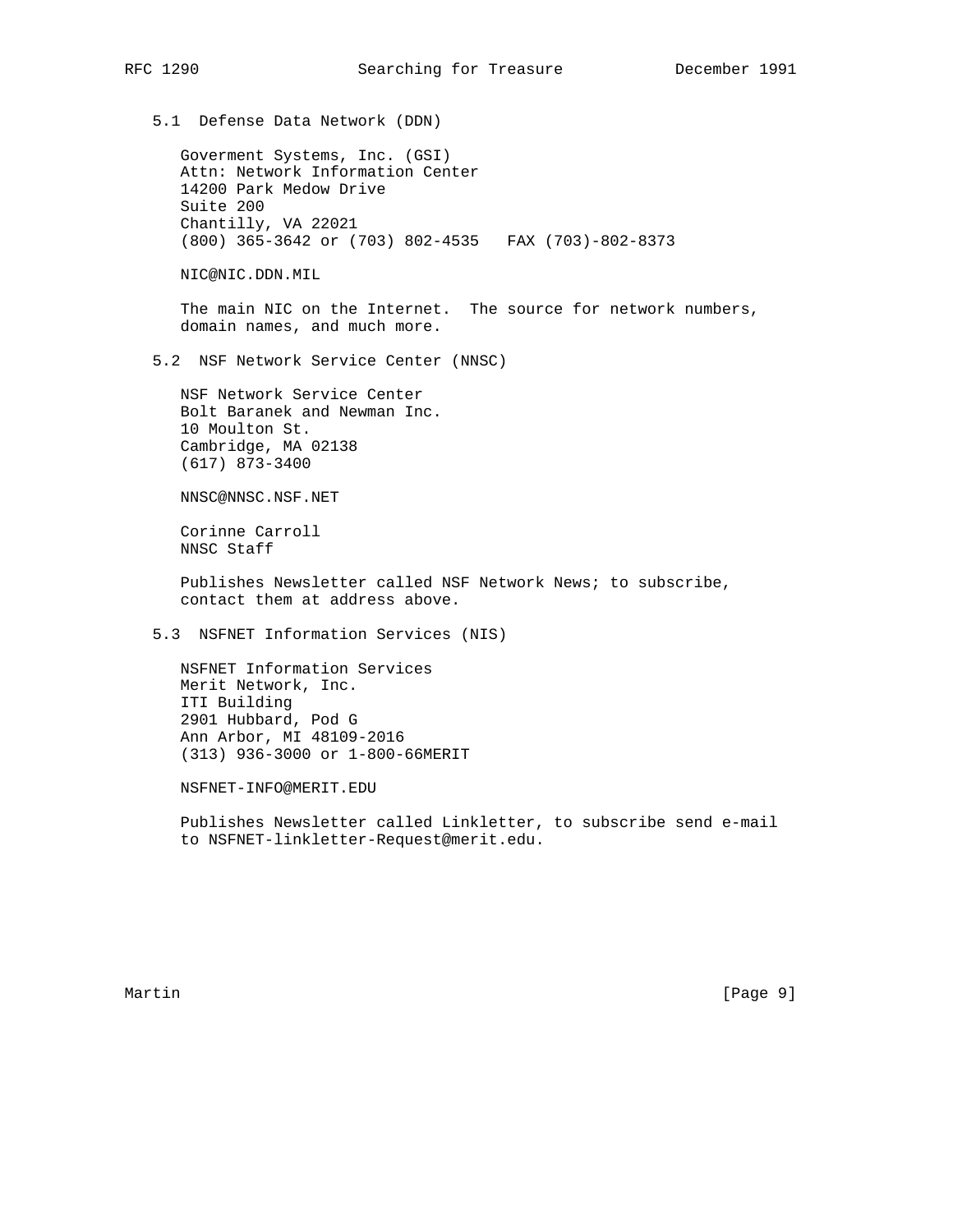5.4 SRI International Network Information Systems Center (NISC)

 SRI International Network Information Systems Center 333 Ravenswood Avenue, Room EJ291 Menlo Park, CA 94015 (415) 859-6387 or (415) 859-3695 Fax: (415) 859-6028

NISC@NISC.SRI.COM

5.5 BITNET (NIC)

 BITNET Network Information Center Corporation for Research and Educational Networking (CREN) 1112 16th Street, N.W. Suite 600 Washington, DC 20036 (202) 872-4200

INFO@BITNIC

Lisa Covi, BITNET Support

6.0 Network Statistics

 If you would like to publish statistics in your newsletter about your institutions network traffic into and out of the NSFNET backbone, you can obtain information on either the packets or bytes sent. I prefer the bytes since that can be translated into some sort of understandable figure.

 6.1 Files containing monthly information on NSF Internet backbone traffic by packets or bytes (Document)

 Source: Anonymous FTP to nis.nsf.net cd stats get nsfyy-mm.ptraffic where yy is year, 91 and mm is month, 06 get nsf91-06.ptraffic ptraffic is the packet traffic get nsfyy-mm.btraffic where yy is year, 91 and mm is month, 06 get nsf91-06.btraffic btraffic is the byte traffic

Martin [Page 10]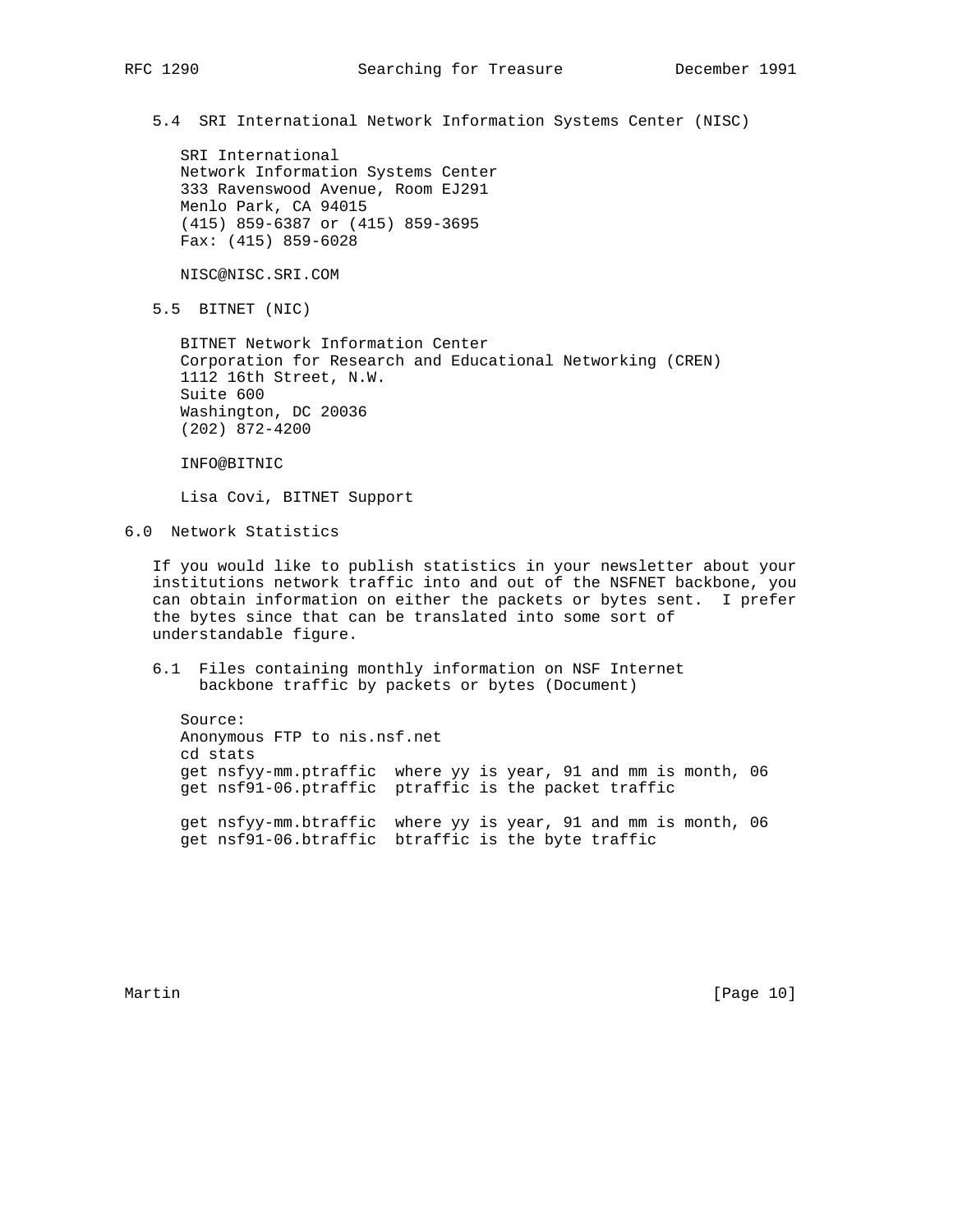#### 7.0 Campus Wide Information Systems - CWIS

 The information provided in this paper is primarily intended for the individuals who will use this information to then provide methods for access from their own computing environment. Although standards have been proposed, there are no "packages" that give you access to all of the information presented here. What we at Ohio State University have done, as have several other universities, is to provide a menu to the user that accesses these services and databases behind the scenes. In fact, Ur had to go into the shell scripts to look up the network addresses of these machines, because I rely on the menu for access as well.

 As the name "Information Systems" implies, the user wants access to the information without having to know exactly how to get to it. In this way, the network is invisible to the end user. All they need to know is what they want, not the command structure needed to actually get the information.

 At the present, the menu system seems to be the easiest way in which to lead the end user to the information. A term "knowbot" has been used to describe the ability to indicate what information you wish in free form, and have a "knowbot" which knows what is available, go out and retrieve it.

 The following are some of the places you can connect to for a demonstration of their capabilities.

7.1 Appalachian State University

 conrad.appstate.edu (152.10.1.1) Login as info. Emulate a VT100.

 Hardware/software: DEC/VTX Contact: Ernest Jones (jonesel@appstate.bitnet)

7.2 Arizona State University PEGASUS and ASEDD

 asuvm.inre.asu.edu Login as helloasu. Use tn3270.

 Hardware/software: Running PNN News Network Software under VM/CMS (with Profs and FOCUS). Contact: Joy Kramer (iejxk@asuvm.inre.asu.edu)

Martin [Page 11]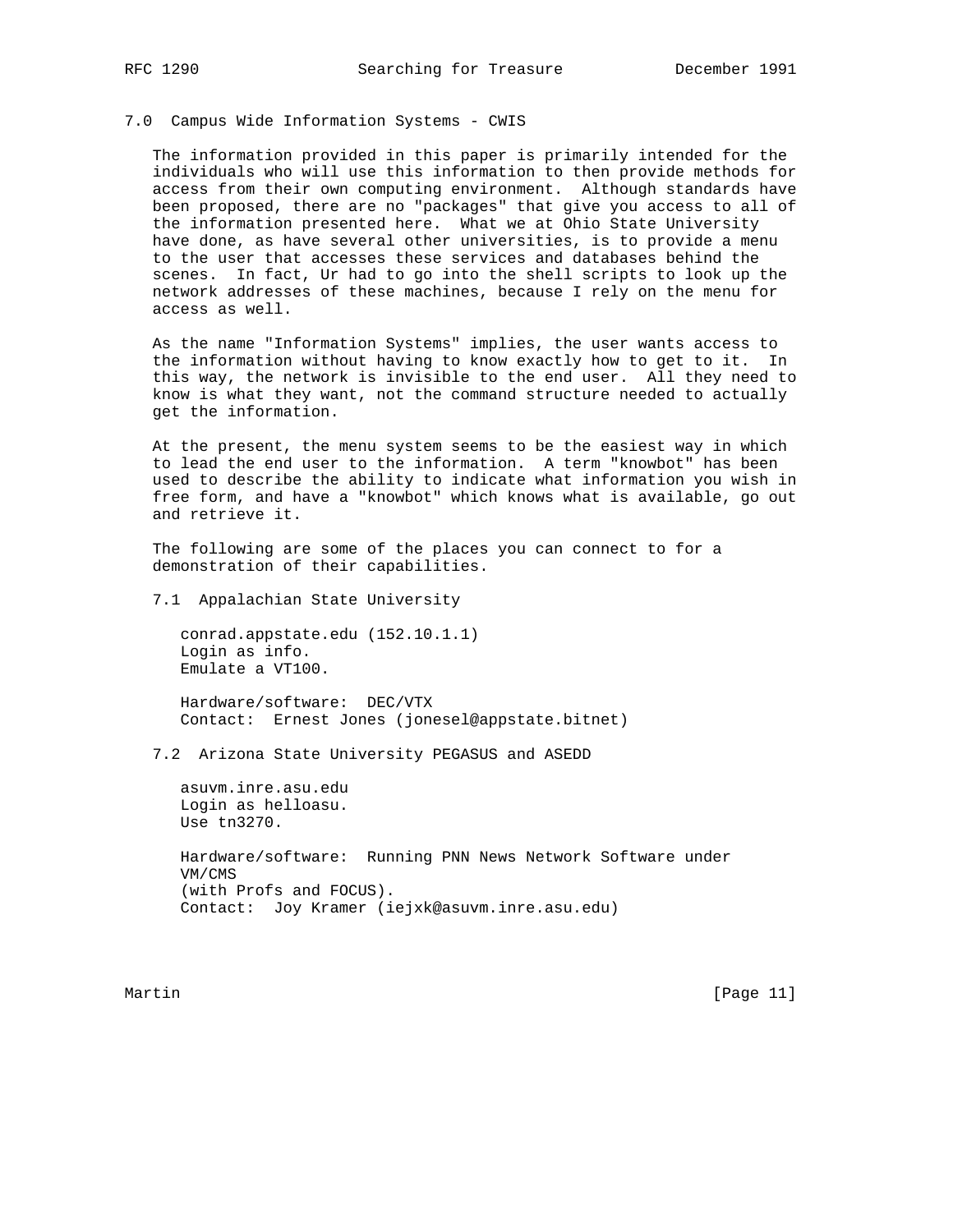Contains two databases: PErsonal Guide to ASU Stuff (PEGASUS) and Arizona State Economic Development Database (ASEDD).

7.3 Clemson University

 eureka.clemson.edu Login as public. Emulate a VT100.

 Hardware/software: DEC/VTX Contact: Amy Slankard (amy@clust1.clemson.edu)

 System contains information on: Weather for SC, NC, and GA; economics; plants; animals; engineering; food; home, health, family and youth.

7.4 Columbia University

 cal.cc.columbia.edu Login as calendar.

Contact: David Millman (dsm@cunixf.cc.columbia.edu)

7.5 Cornell CUINFO

 cuinfo.cornell.edu Connect to port 300. Use telnet or tn3270. Different versions of telnet or tn3270 have different syntax for defining the port. The following are the most common:

 TELNET cuinfo.cornell.edu 300 TELNET cuinfo.cornell.edu::300 or TELNET cuinfo.cornell.edu..300

 Hardware/software: VM/CMS; IBM S/370 assembler; locally written Contact: Steve Worona (slw@cornella.bitnet)

CUINFO of interest to non-Cornell community members:

 Uncle Ezra The Electronic Counselor - first program of its kind; a must see

 Directories Student and Staff directories includes staff electronic addresses Ski Reports Up to the minute Upstate New York Ski Reports (Seasonal) Jobs Listings and Descriptions of jobs at Cornell

Martin [Page 12]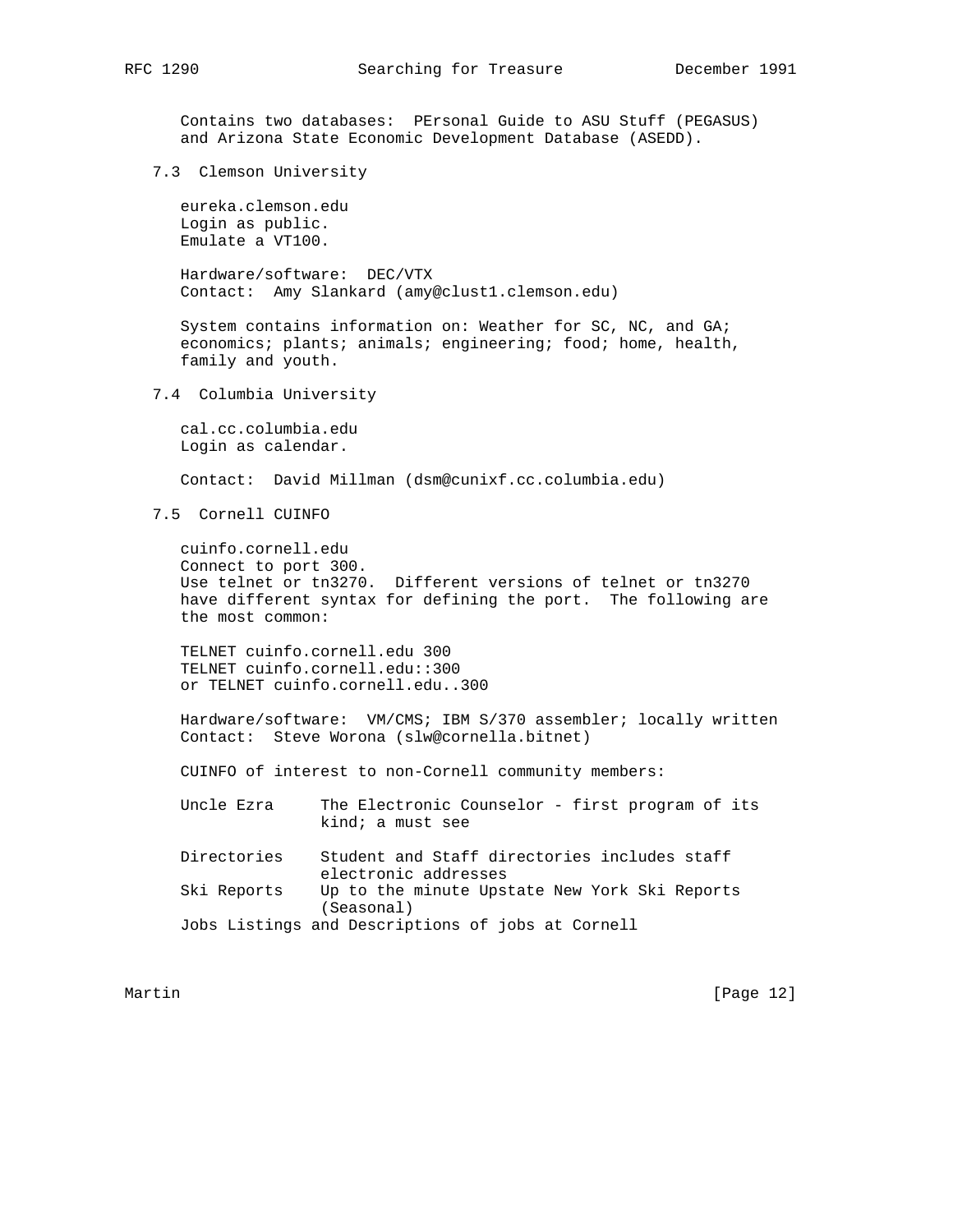Computing Extensive on-line information regarding computing at Cornell Patents Descriptions of current patents held by Cornell Various Newsletters Newsletters from numerous campus groups Weather Up to the minute local weather forecast

7.6 Lafayette Integrated, Networked Campus - LINC

```
 lafibm.lafayette.edu (139.147.8.4)
Use telnet or tn3270. When you see the LINC logo, ignore the
ALT-L advice and clear the logo by pressing Enter. On next
screen, instead of logging on, type DIAL MUSIC (case does not
matter). On login screen that appears, use GUEST as ID, and
GUEST as password.
```
 Hardware/software: IBM 9375 running MUSIC/SP Contact: Patrick Ciriello (ciri@lafayacs.bitnet)

7.7 Lehigh

 ibm1.cc.lehigh.edu Use tn3270. At the VM prompt, type DIAL MUSIC, and at the /ID prompt, type LUNA.

 Hardware/software: IBM 4381 running MUSIC. Planning to move to AIX on RS/6000s. Contact: Timothy J. Foley (tjf0@ns.cc.lehigh.edu)

7.8 Mississippi State University (MSUinfo)

 isis.msstate.edu (130.18.164.2) Login as msuinfo. Terminal type: enter yours, most supported.

 Hardware/software: UNIX/TechInfo Contact: Bennet George (George\_Bennet@admin.msstate.edu)

 Contains: announcements, campus events, community events, continuing education offerings, jobs, recent press releases, research funding opportunities, etc.

7.9 MIT TechInfo

 Accessible either via telnet, or via a native Macintosh application that uses the MacTCP drivers to access the TechInfo server. MacPlus with 1 Meg memory or better required, System 6.0.3 or better, and licensed MacTCP drivers.

Martin [Page 13]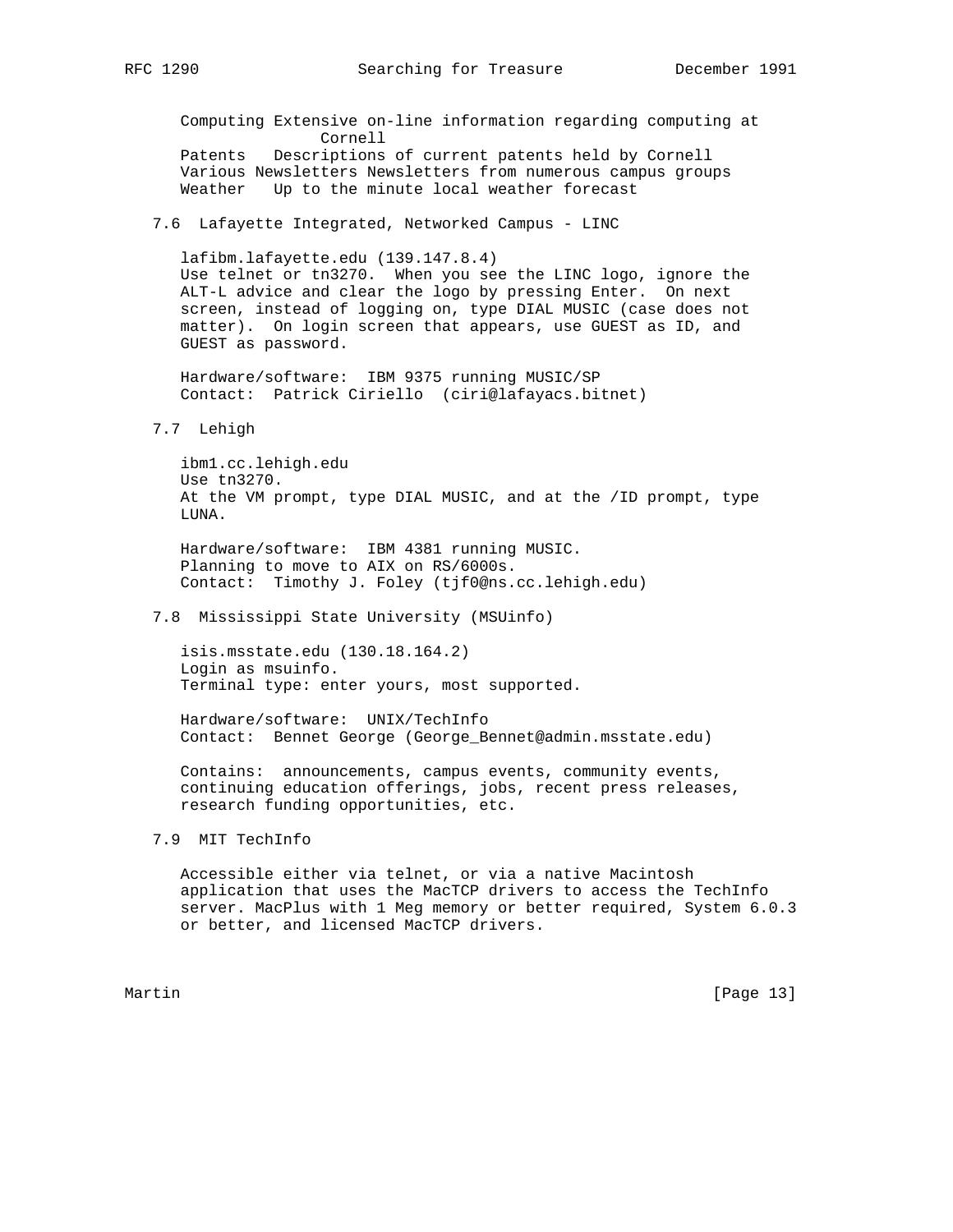Source code available freely to other schools looking to get started quickly - contact folks listed below.

For telnet access:

 telnet techinfo.mit.edu (18.72.1.146) No username/password is required. Once you're in, you can use upper or lower case commands. To exit the system, use the QUIT command.

For native Macintosh access:

 anonymous ftp to net-dist.mit.edu, look in the /pub/techinfo directory, fetch techinfo.hqx Binhex (public domain tool) required to decode the binary.

 Contact: Tim McGovern (tjm@mit.edu), (617) 253-0505 Bugs: bug-techinfo@mit.edu Comments: comment-techinfo@mit.edu Administration: admin-techinfo@mit.edu

7.10 New Mexico State University NMSU/INFO

 info.nmsu.edu Login as info. Emulate a VT100.

 Hardware/software: DEC/VTX Contact: D. Brian Ormand (bormand@nmsuvm1.bitnet) or (bormand@nmsu.edu)

7.11 North Carolina State University Happenings!

 ccvax1.cc.ncsu.edu (128.109.153.4) Login as info. Emulate a VT100.

 Hardware/software: DEC/VTX Contact: Harry Nicholos (hmn@ncsuvax.bitnet) MIT TechInfo

7.12 NYU ACF INFO system

 info.nyu.edu (information.nyu.edu) (128.122.138.142) Emulating a VT100 or better enables some additional suboptions.

 Contact: Stephen Tihor (tihor@ACFcluster.nyu.edu) or (tihor@nyuacf.bitnet)

Martin [Page 14]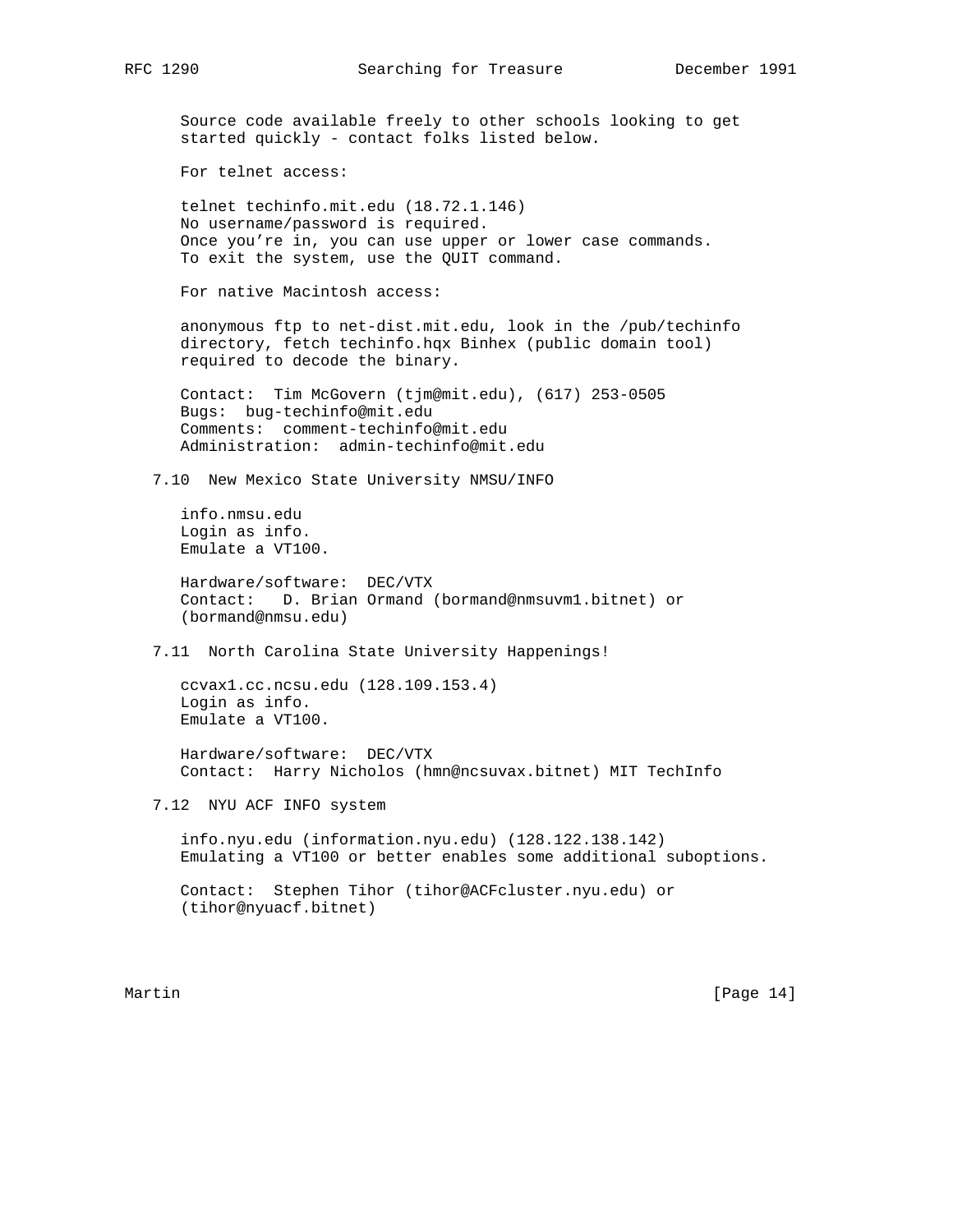7.13 Pima Community College

 pimacc.pima.edu Login as pimainfo. Emulate a VT100.

 Hardware/software: DEC/VTX Contact: Terry Loftus (tloftus@pimacc.pima.edu) or Al Camberos (acamberos@pimacc.pima.edu)

7.14 Princeton News Network PNN

 pucc.princeton.edu Use telnet or tn3270. When you see the VM 370 logo, clear it, and instead of logging on, enter pnn (case does not matter). Clear the information screen that appears.

 Hardware/software: VM/CMS - locally written. A UNIX version and a Mac HyperCard version are up, running, and available. All versions (CMS, UNIX, HyperCard) are available to universities at no cost. Contact: Rita Saltz (rita@pucc.bitnet) System and Development: Howard Strauss (howard@pucc.bitnet)

7.15 Rutgers University

 info.rutgers.edu 98 No password required. Can be accessed from any microcomputer or terminal.

Hardware/software: written in lush (a public domain program); runs on any SUN workstation. Contact: Leny Struminger (struming@zodiac.rutgers.edu)

 INFO contains university wide activities, graduate courses catalogs, Faculty/Staff phone directory, computer services, libraries online catalog, weather, news, bus schedules, etc.

7.16 San Diego State University

 wintermute.sdsu.edu Login as sdsuinfo. Emulate a VT100.

 Hardware/software: pnn & nmm Contact: Richard Caasi (caasi@sdsu.edu)

Martin [Page 15]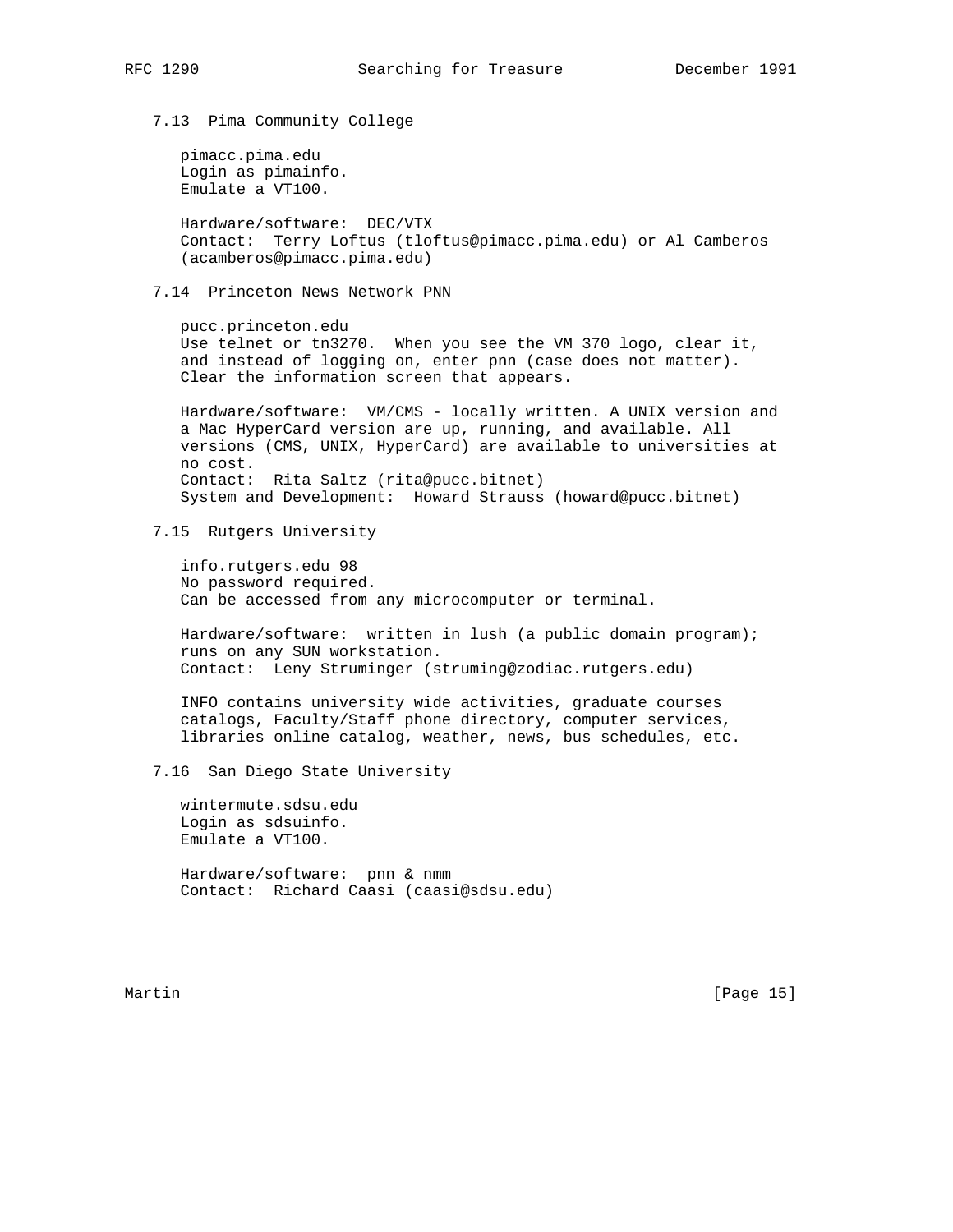7.17 University of Arkansas

 uafsysb.uark.edu Login as info. Hardware/software: IBM 4381-14, VM/HPO 6.0, Cornell's CUINFO module Contact: Susan Adkins (sa06037@uafsysb.bitnet) or (sa06037@uafsysb.uark.edu) System contains information on: Calendar of events, campus e-mail

7.18 University of Colorado at Boulder

directory, and hours and services.

 culine.colorado.edu 852 (128.138.129.2 852) Login as CULINE.

Contact: Donna Pattee (pattee@spot.colorado.edu)

7.19 University of Denver

 du.edu Login as atdu.

Contact: Bob Stocker (bstocker@ducair.bitnet)

7.20 University of Minnesota at Duluth

 ub.d.umn.edu Login as info. Emulate a vt100.

Contact: Frank Simmons (fsimmons@ub.d.umn.edu)

 System contains over 700 documents ranging from athletic schedules to micro-computer prices to art gallery showing schedules. All commands are displayed at the bottom of each screen and separate on-line help is available. Keyword searching is available, although at this time only words in the titles of documents are used.

7.21 University of New Brunswick, Canada, INFO

 unbmvs1.csd.unb.ca (131.202.1.2) Login with application id INFO. There is no password required. INFO is a full-screen CICS application running under MVS.

Martin [Page 16]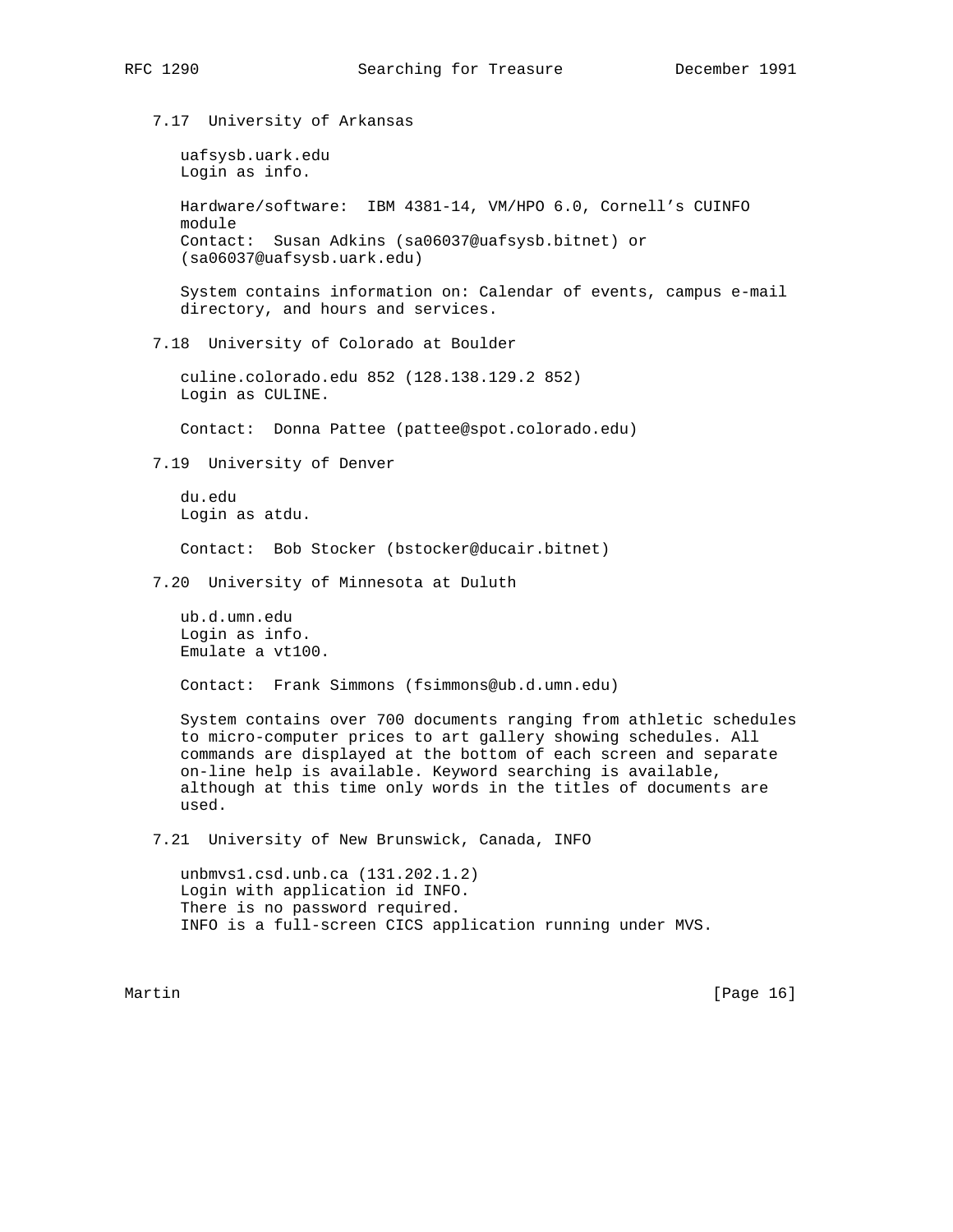tn3270 emulation.

Contact: Bonita Mockler (bgm@unb.ca)

 System contains: University Calendar, class timetable, phone/fax numbers for faculty/staff/students, faculty and staff email ids, seminar schedules, minutes, newsletter, etc.

7.22 University of New Hampshire's VideoTex

 unhvtx.unh.edu (132.177.128.58) USERNAME: student (no password required). Control-z to log off. VT100/VT200 terminal emulation.

 Hardware/software: DEC/VTX Contact: Robin Tuttle (r\_tuttle1@unhh.unh.edu)

 System includes: phone directories, campus calendar, job listings, off-campus housing list, undergraduate catalog, class schedules, newsletters, services and programs, rights and rules of conduct, athletics and recreation information, activities and workshops.

7.23 University of North Carolina at Chapel Hill INFO

 info.oit.unc.edu (128.109.157.1) Login as info. Emulate a VT100.

 Hardware/software: DEC/VTX Contact: Judy Hallman (hallman@unc.bitnet)

 System contains: Campus directory; job openings; "The Independent Study" catalog (courses people can take by correspondence); undergraduate catalog; continuing education classes; several campus newsletters, including "Newsbrief," the weekly campus computing newsletter.

7.24 University of North Carolina at Greensboro MINERVA

 steffi.acc.uncg.edu Login as info or MINERVA. Emulate a VT100.

 Hardware/software: DEC/VTX Contact: Norman Hill (hillnr@uncg.bitnet)

Martin [Page 17]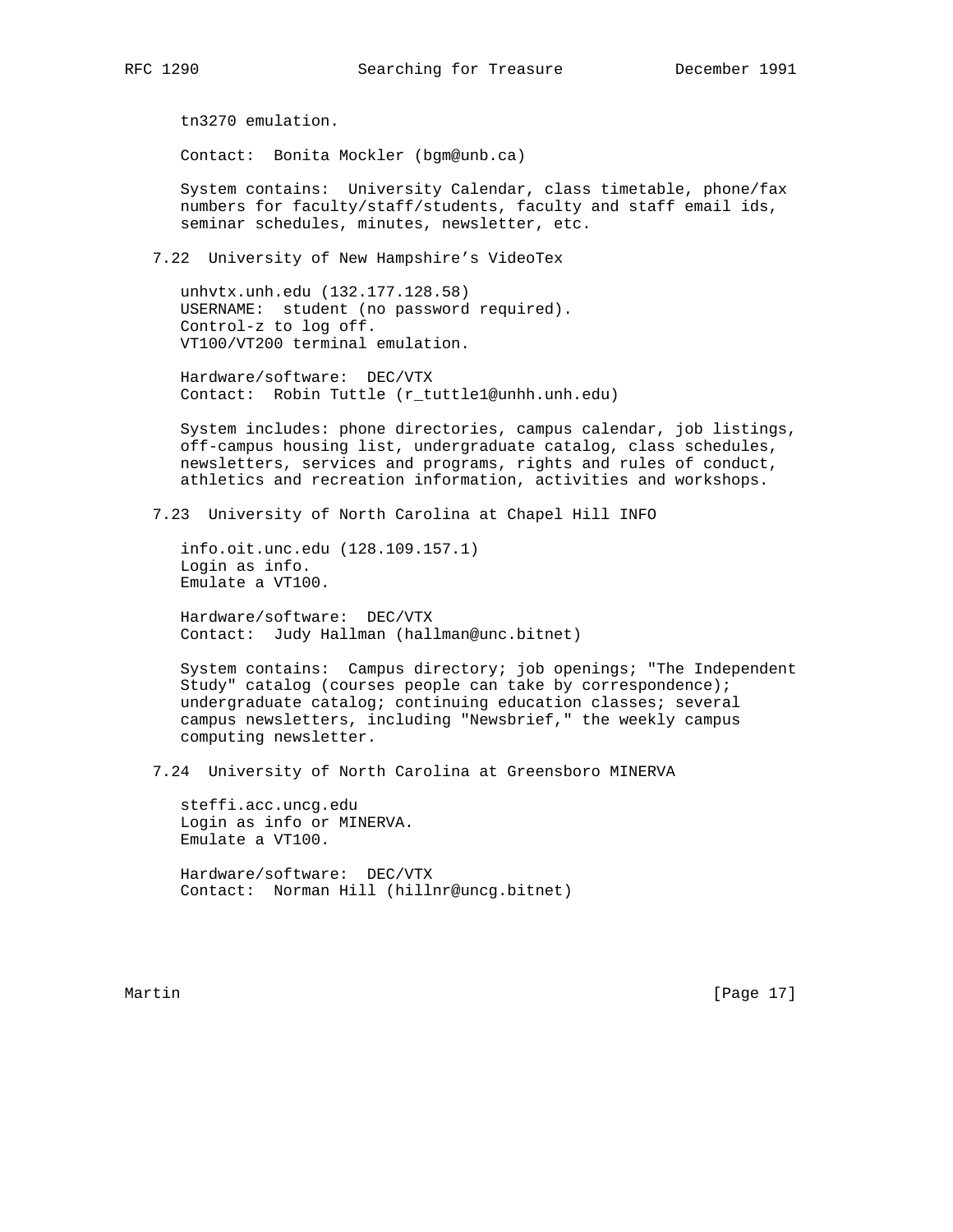7.25 University of North Carolina at Wilmington SEABOARD

 vxc.uncwil.edu (128.109.221.3) Log in as info. Emulate a VT100.

 Hardware/software: DEC/VTX Contact: Eddy Cavenaugh (cavenaughd@uncwil.bitnet) or (cavenaughd@vxc.uncwil.edu)

 System includes: class schedule listings, institutional statistics, library services, faculty & staff publications, current university news releases, phone directories, facilities schedules.

7.26 University of Northern Iowa

 infosys.uni.edu Log in as public. Prefers a vtxxx terminal, but works with unknown terminal types.

 Hardware/software: The program uses UNIX tput clear, tput mc4, and tput mc5 (for printing). Contact: Mike Yohe (yohe@iscsvax.uni.edu)

7.27 University of Pennsylvania - PennInfo

 In final testing phase; due for release at the beginning of November, 1991.

 penninfo.upenn.edu (no login id is needed). Emulate a VT100.

 Hardware/software: MIT's Techinfo; type HELP for directions Human contact: Valerie Glauser (glauser@dccs.upenn.edu) Comments: penninfo-comments@dccs.upenn.edu Bugs: penninfo-bugs@dccs.upenn.edu Human contact: Valerie Glauser (glauser@dccs.upenn.edu)

 PennInfo can be accessed via MIT's TechInfo MAC client program as well. We've modified the MAC client slightly because we have different contact information at Penn than MIT does.

Martin [Page 18]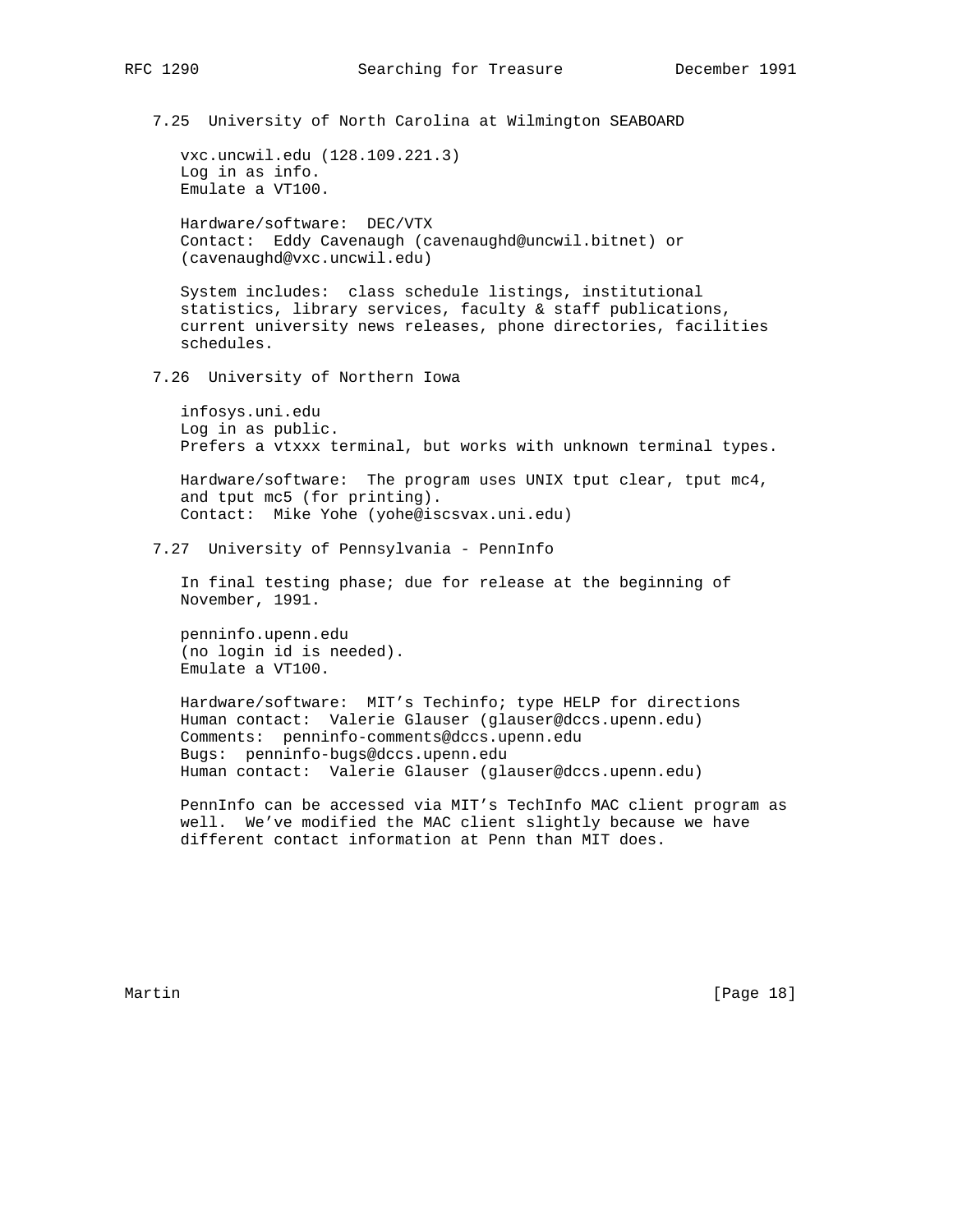8.0 Internet Bulleting Board System/Interactive Databases/Freenet

 There are several systems you can establish a connection with, sometimes referred to as an "anonymous telnet" session, that provide a variety of services/information. In some respects they resemble Campus Wide Information Systems, in others they are more like bulletin boards or interactive databases.

 A file containing the most frequently asked questions about Bulletin Board systems is available via anonymous ftp.

 Source: Anonymous FTP to polyslo.calpoly.edu cd pub get alt.bbs.faq

Listed below are some of these types of systems:

8.1 Cleveland Freenet - Case Western Reserve University

 Telnet to freenet-in-a.cwru.edu Follow the menu driven instructions.

8.2 Heartland Freenet

 heartland.bradley.edu (136.176.10.10) Login as fnguest

8.3 Youngstown Freenet - Youngstown State University

Telnet yfn.ysu.edu

 Type visitor at userid prompt and follow menu driven instructions.

8.4 Ocean Network Information Center

 Telnet delocn.udel.edu When the Userid: prompt appears type INFO and press Enter/Return key.

8.5 Geographic Name Server

Telnet martini.eecs.umich.edu 3000

 To use just type the name of the city and state you would like information on, just like you would on the last line of a postal

Martin [Page 19]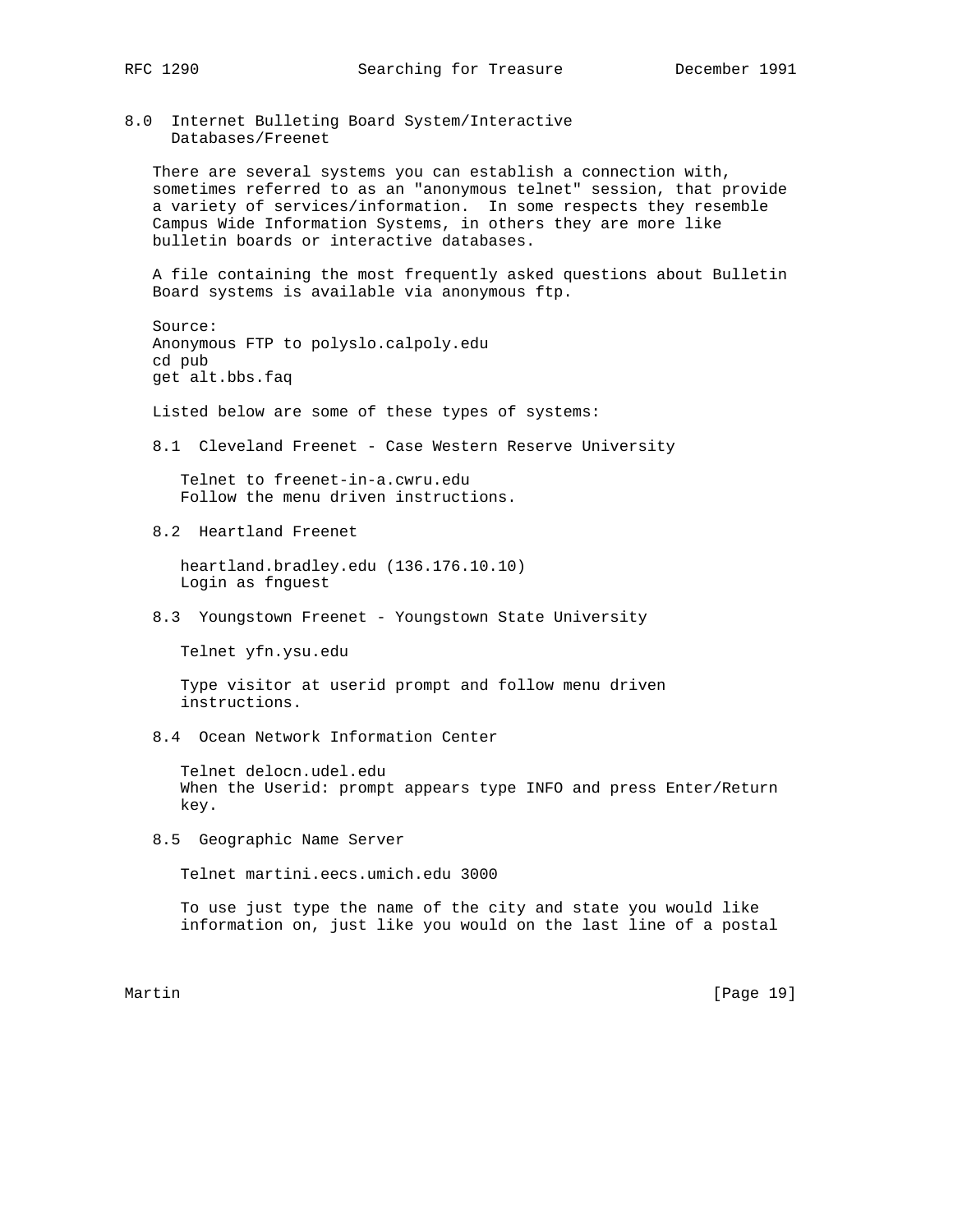address. Example: Zanesville, OH

# 8.6 ISAAC

 ISAAC, the Information System for Advanced Academic Computing, serves as a clearinghouse for information about the use of IBM compatible hardware and software as aids to instruction and research in higher education. Membership is free to all students, faculty, and staff at institutions of higher education.

For more information call 206-543-5604.

 ISAAC requires that you register before you can access the system. To register, type register for the userid and password and fill in the information, using the TAB key to go from field to field. Once registered you will be assigned a userid and password; you must connect again, this time typing your assigned userid and password.

 To access ISAAC, you need to establish a telnet connection over the network. If you do not have network access, you also can call over phone lines. Call 1-800-237-5551 in the U.S. or, within the local Seattle are or outside the United States, call 1-206-543- 3761.

telnet isaac.engr.washington.edu or 128.95.32.61

8.7 FEDIX

 FEDIX is an on-line information service that links the higher education community and the federal government to facilitate research, education, and services. The system provides accurate and timely federal agency information to colleges, universities, and other research organizations.

 There are no registration fees and no access charges for using FEDIX. The only cost is for the phone call.

FEDIX provides daily information updates on:

 Federal education and research programs (including descriptions, eligibility, funding, deadlines).

Scholarships, fellowships, and grants.

Available used government research equipment.

New funding for specific research and education activities from

Martin [Page 20]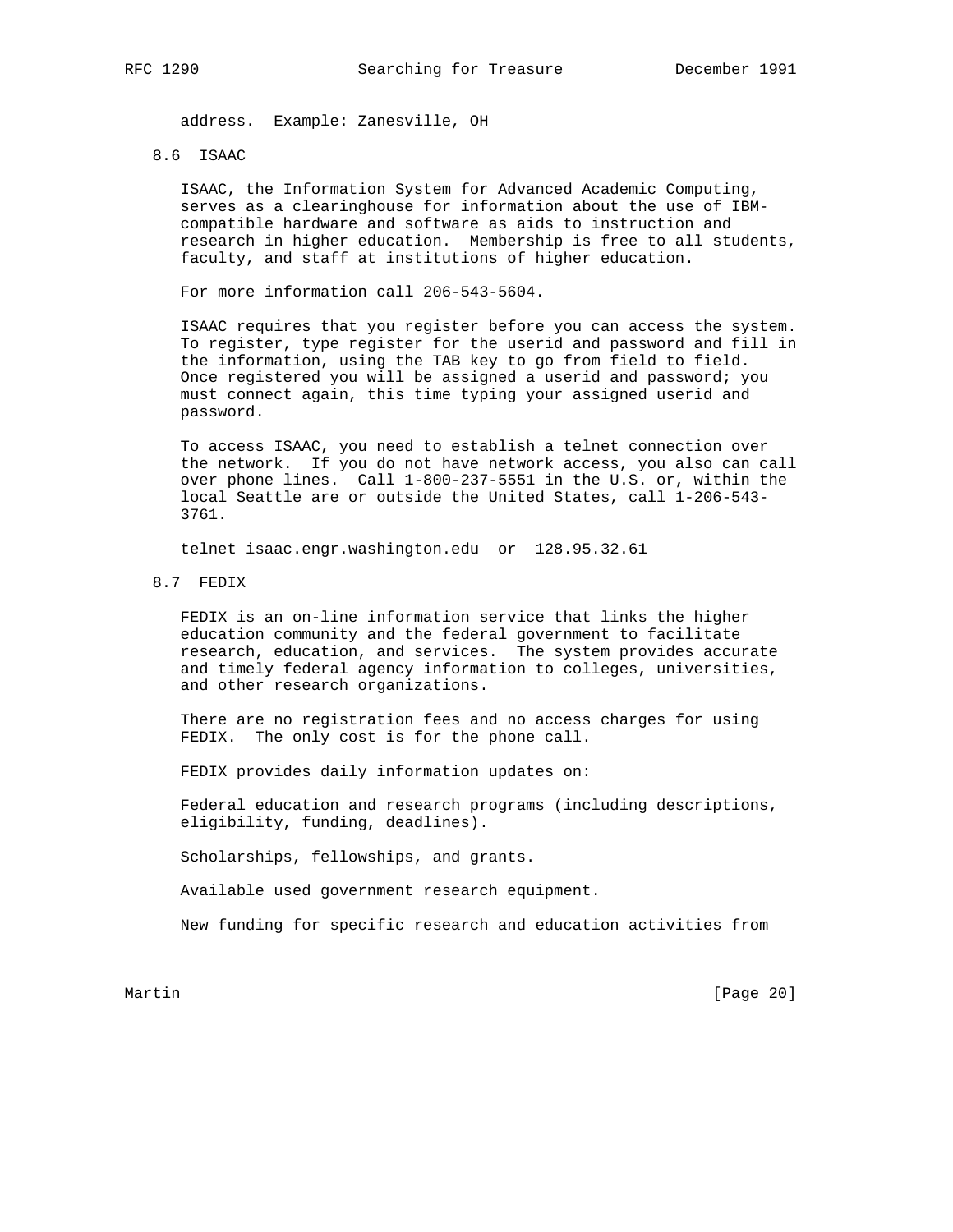the Commerce Business Daily, Federal Register, and other sources.

Minority assistance research and education programs.

News and current events within participating agencies.

 General information such as agency history, budget, organizaitonal structure, mission statement. etc.

 For more information, contact the HELPLINE at 301-975-0103 Monday-Friday, 8:30 am to 4:30 pm EST, except on federal holidays.

 telnet 192.111.228.1 At the login: prompt type fedix

8.8 STIS

 Science and Technology Information System at the National Science Foundation.

 Information includes: the NSF Bulletin, Guide to Programs, grants booklet - including forms, program announcements, press releases, NSF Telephone Book, reports of the National Science Board, descriptions of research projects funded by NSF - with abstracts, and analytical reports and news from the International Programs Division.

 Publications may be searched by using a keyword, such as japan or volcano; using a phrase, such as exchange of scientists and soviet union; or by selecting a broad topic like biosciences.

 For more information, contact the National Science Foundation, Phone (202) 357-7555, FAX (202) 357-7745, TDD (202) 357-7492 or via E-Mail stis@nsf.gov (Internet), stis@nsf (BITNET).

 telnet stis.nsf.gov At the login: prompt type public

At the terminal type prompt type vt100nkp.

Enter your terminal type [blank=vt100]: vt100nkp

 You are then asked for a userid of up to 8 characters. If you are a new user, you will be asked to supply your name and address for record keeping. You can then search the NSF publications for information and have the information sent to your e-mail address if you wish. STIS provides a menu system. To get back to the main menu, press the esc key until you have the main menu on the

Martin [Page 21]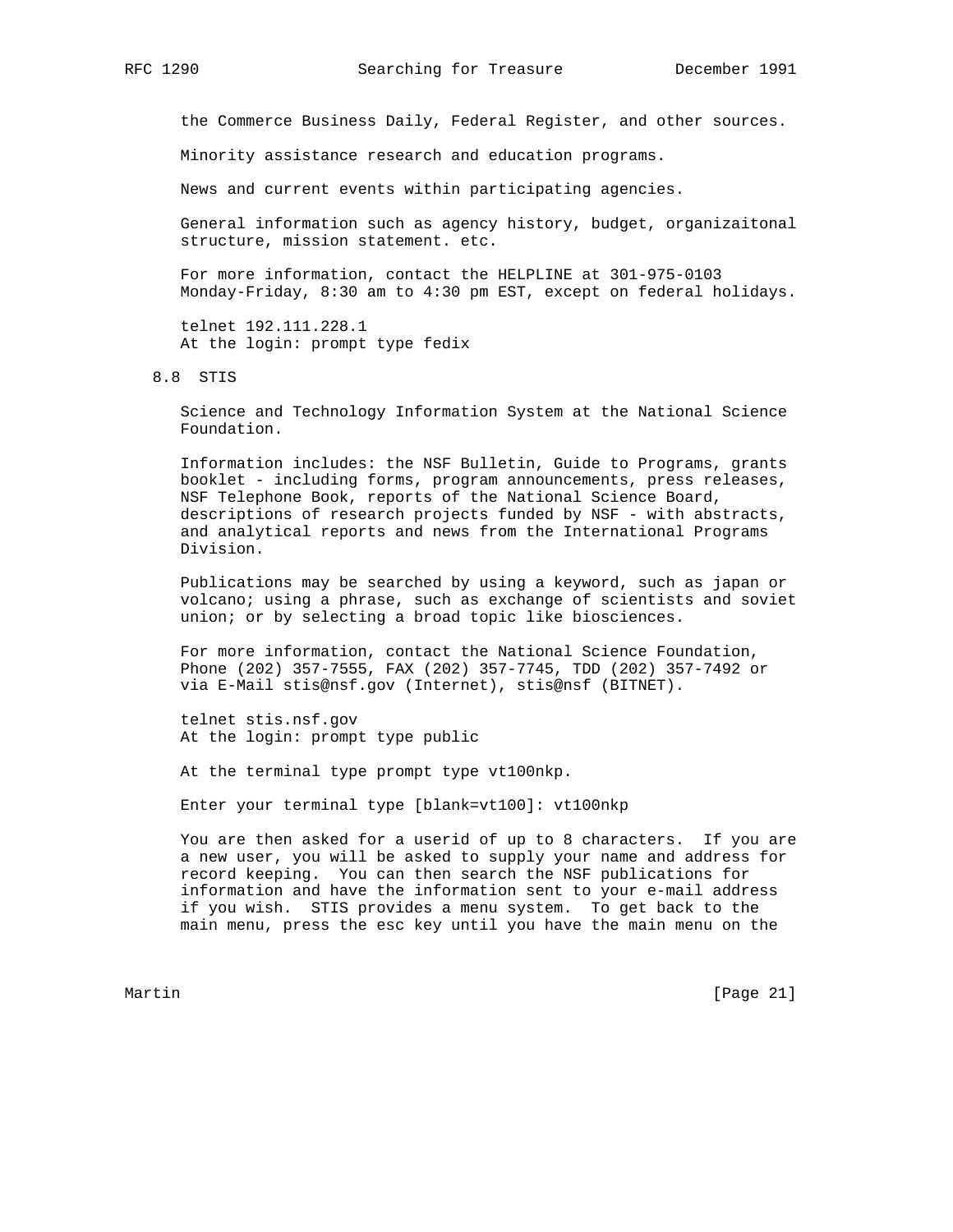screen. Press the arrow key until Exit is highlighted, and press enter to exit STIS.

8.9 Weather

 Source: Telnet madlab.sprl.umich.edu 3000

9.0 WHOIS - E-mail white pages

 WHOIS is a program available on many workstation/mini/mainframe computers that can connect to another computer. By supplying a persons name, it will respond with information it has on the person. A similar program called finger does the same type of thing, except it only supplies information on individuals with an account on that specific computer. Whois generally is operating on a database containing most of the individuals at the university, not just on the machine you connect.

 The following is a list of universities that have a whois service working. It is not, by any means exhaustive, and I would be interested in knowing about others that may exist so I can add to this list.

9.1 The Ohio State University

 Telnet to osu.edu or Use Whois command whois -h osu.edu Enter firstname.lastname Example: whois -h osu.edu jerry.smith

9.2 University of Oregon

 Use Whois command whois -h oregon.uoregon.edu Enter firstname.lastname Example: whois -h oregon.uoregon.edu Rose.Smith

9.3 University of Virginia

 Use Whois command whois -h whois.virginia.edu Enter lastname, firstname middlename Example: whois -h whois.virginia.edu Smith, John James

9.4 University of Pennsylvania

 Use Whois command whois -h whois.upenn.edu Enter lastname, firstname Example: whois -h whois.upenn.edu Smith, Judy

Martin [Page 22]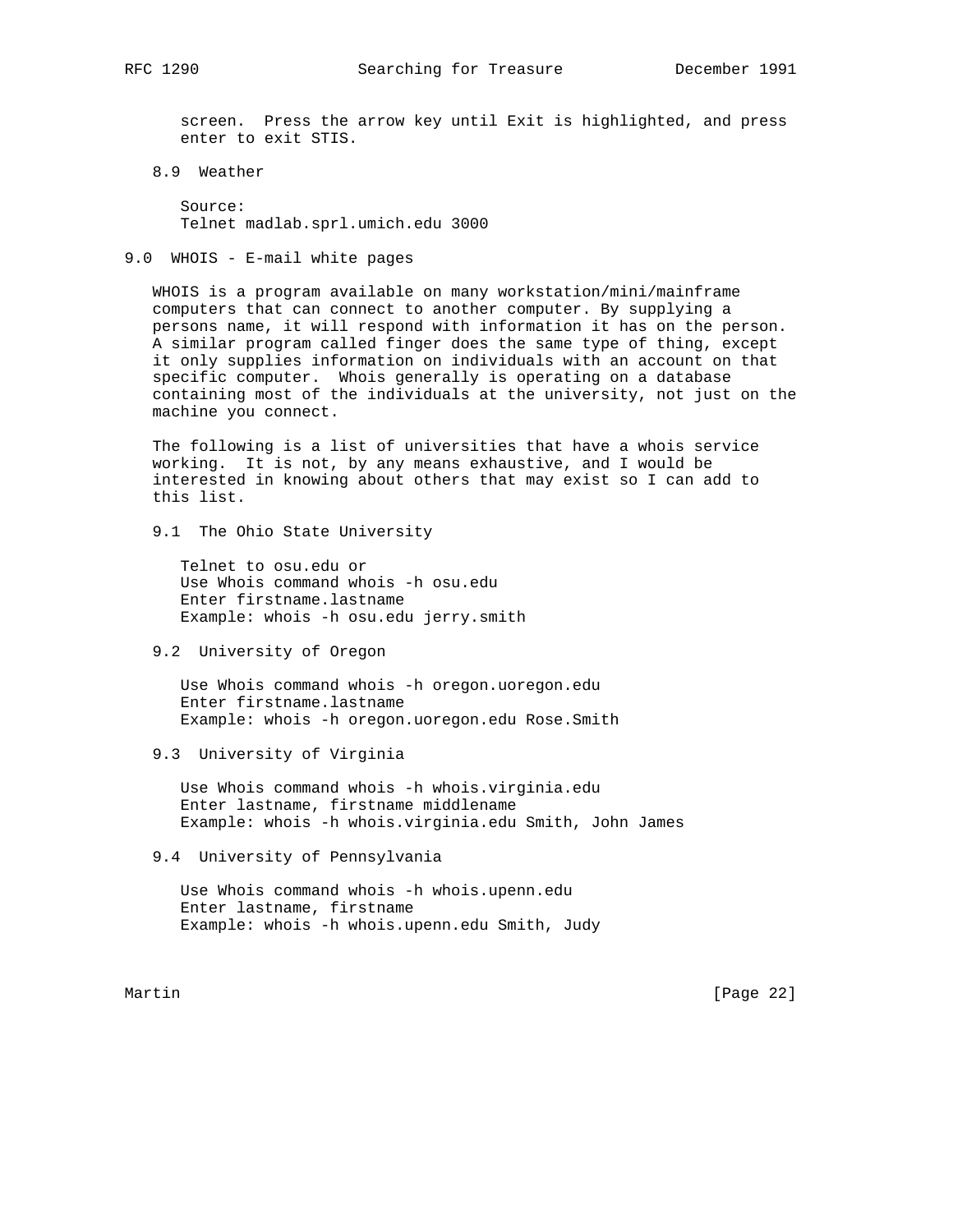9.5 University of Wisconsin

 Use Whois command whois -h wisc.edu Enter firstname lastname Example: whois -h wisc.edu Jane Smith

9.6 MIT

 Use Whois command whois -h mit.edu Enter firstname\_lastname Example: whois -h mit.edu Robert\_Smith

9.7 Indiana University

 Use Whois command whois -h iugate.ucs.indiana.edu Enter firstname\_lastname Example: whois -h iugate.ucs.indiana.edu Gerald\_Smith

# 10.0 Books

For a more complete listing, see sections 3.08 and 3.11.

 Internetworking with TCP/IP Principles, Protocols, and Architecture by Douglas Comer, Prentice Hall, ISBN 0-13-470154-2.

 The Matrix, Computer Networks and Conferencing Systems Worldwide by John S. Quarterman, Digital Press, ISBN 0-13-565607-9.

 !%@:: A Directory of Electronic Mail Addressing and Networks, by Donnalyn Frey and Rick Adams, O'Reilly & Associates, Inc., ISBN 0-937175-39-0.

 The User's Directory of Computer Networks, Edited by Tracy L. LaQuey, Digital Press, ISBN 0-13-950262-9.

11.0 Free Periodicals/Tabloids/Magazines

 Below are just a few of the periodicals qualified subscribers can receive free. I find the first four, PCWeek, MacWeek, Info World, and Network World, the ones I try to glance over routinely. Others are dedicated to specific network, LAN, or UNIX topics that are useful if you have need for that information.

 PC Week P.O. Box 1767 Riverton, NJ 08077-9767

Martin [Page 23]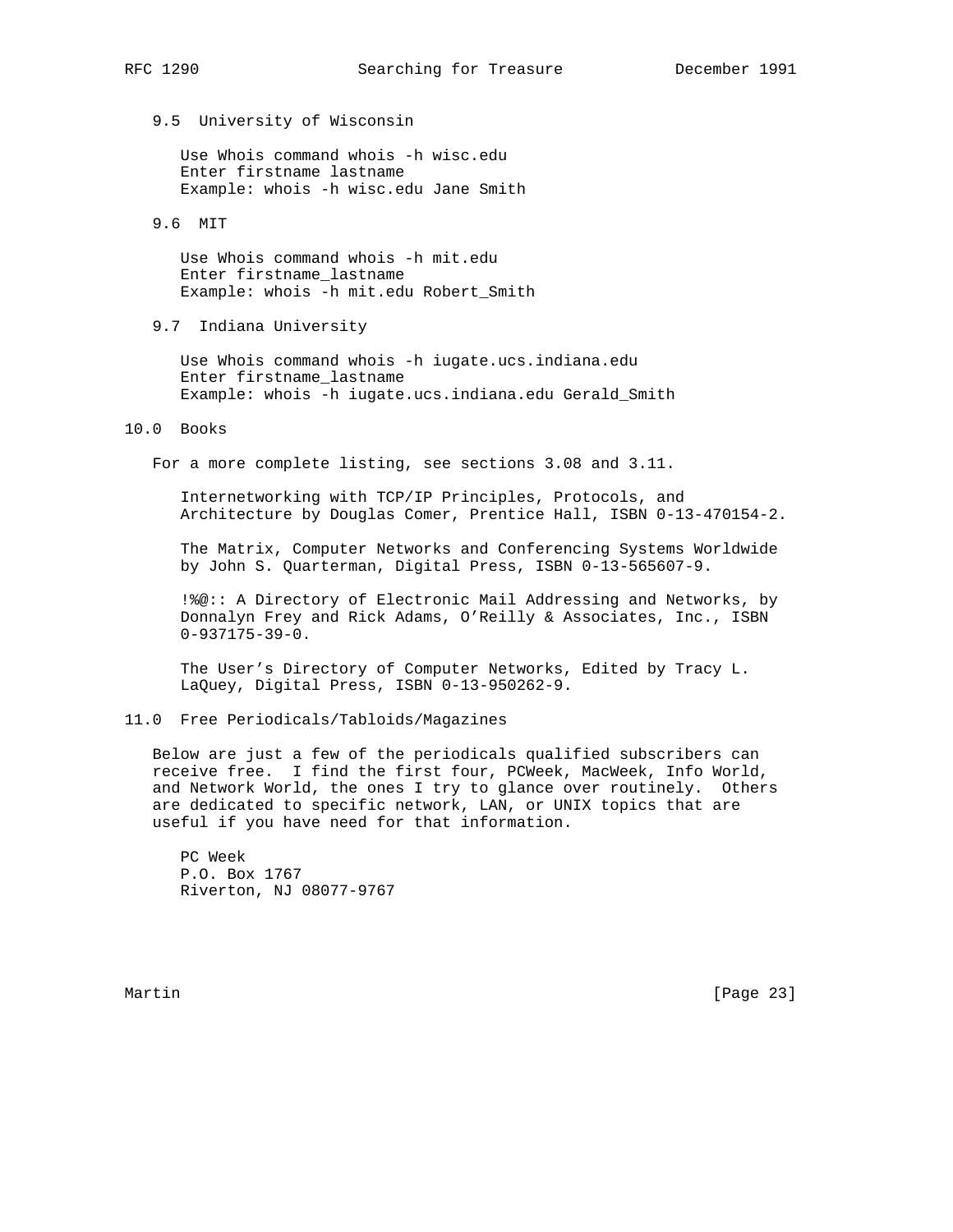MacWEEK P.O. Box 1764 Riverton, NJ 08077-9764 Info World P.O. Box 3013 Northbrook, IL 60065-3013 Network World 161 Worchester Road Framingham, Mass. 01701 Computer System News Circulation Dept. P.O. Box 2030 Manhasset, NY 11030-7030 Network Management Circulation Department Box 2417 Tulsa, Oklahoma 74101-2417 Unix Review Circulation Department P.O. Box 7439 San Francisco, CA 94120-7439 Communication News 2504 North Tamiami Trail Nokomis, Fl 34275-9987 LAN Times P.O. Box 652 Hightstown, NJ 08520 Communications Week Circulations Dept. P.O. Box 2070 Manhasset, NY 11030 LAN Computing 101 Witmer Road O.O. Box 322 Horsham, PA 19044-0322 Midrange Systems P.O. Box 445 Horsham, PA 19044-0445

Martin [Page 24]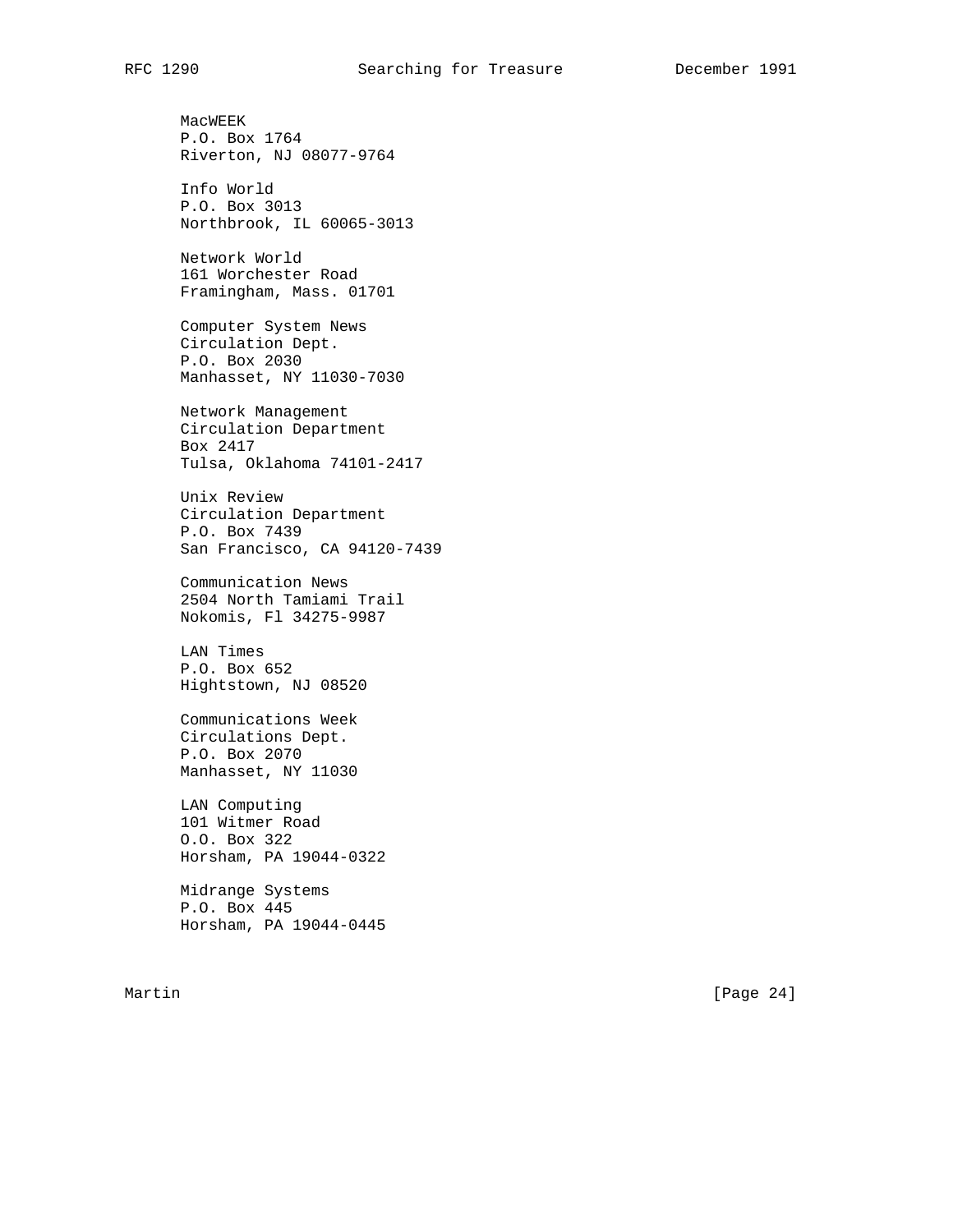Unix Today! Circulation Dept. P.O. Box 2170 Manhasset NY 11030-4376

12.0 Glossary

 I use some concepts here that may not be familiar to all. The following is a brief explanation of some of the concepts.

12.1 BITNET:

 A network of normally mini or mainframe computers. BITNET connects many universities and colleges together. It provides e-mail and file transfer capabilities. It does not have the ability to do remote login (Telnet sessions).

12.2 Internet:

 A very large network that connects just about any type of computer together. It supports e-mail, file transfer (FTP), and remote login (Telnet).

12.3 Anonymous FTP:

 The ability to transfer a file from a remote computer connected to Internet without having an account on the remote computer. The program that performs the file transfer is normal FTP. To connect to a remote computer offering anonymous FTP you can use the following commands from a computer connected to Internet:

 FTP Internet computer name When prompted for a userid: type anonymous When prompted for a password type your e-mail address To get a listing of files type dir To change directory type cd directory name To get a file type get filename To get a binary file type binary then get filename To end session type quit

 Example: FTP pilot.njin.net Username: anonymous Password: yourname@computer.edu cd pub/ftp-list get ftp.list quit

Martin [Page 25]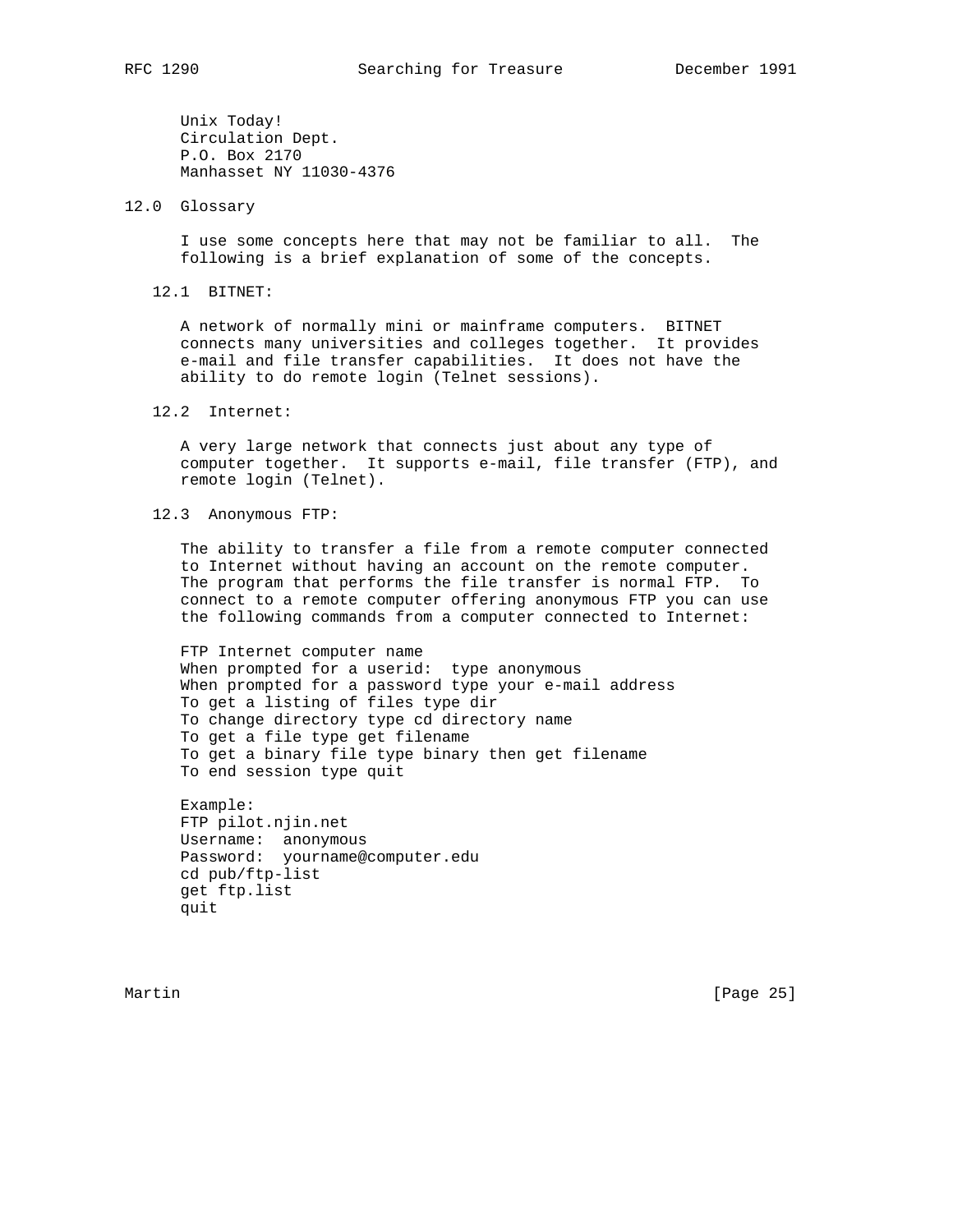# 12.4 Telnet:

 The ability to establish a connection to a remote computer connected to the Internet network. There are two types of programs that are used to do this. One, normally referred to as Telnet, normally establishes a VT100 type terminal emulation to the remote computer. The second, TN3270, establishes a full screen IBM 3270 type terminal connection.

## 12.5 Listserv:

 A program available on many BITNET connected computers that can act as a mail forward system and as a file repository. BITNET is another network that links many colleges and universities together. It does not normally link to military or government institutions as does the Internet. To subscribe to a listserv, you normally send mail to the machine which has the mailing list with the command to subscribe. As an example, to subscribe to a list for discussion of topics pertinent to Mechanical Engineering, you would send e-mail to listserv@utarlvml with the content of the message containing the one line command to subscribe:

SUB MECH-1 John Doe (Where John Doe would be your full name)

 The document "Interest Groups" listed below contains the list of the majority of these lists that you can subscribe.

## Disclaimer

 The information provided in the previous sections has been put together from multiple sources acquired from the network. Much of it came from reading newsgroups and trying things out to see how they worked. The information is as accurate as I have been able to determine, as of December 5, 1991.

 I used a DEC5500 system running Ultrix to check most of these sources. Most of the information is oriented toward Internet, since it has the ability to remote login (Telnet) and File Transfer (FTP).

## Security Considerations

Security issues are not discussed in this memo.